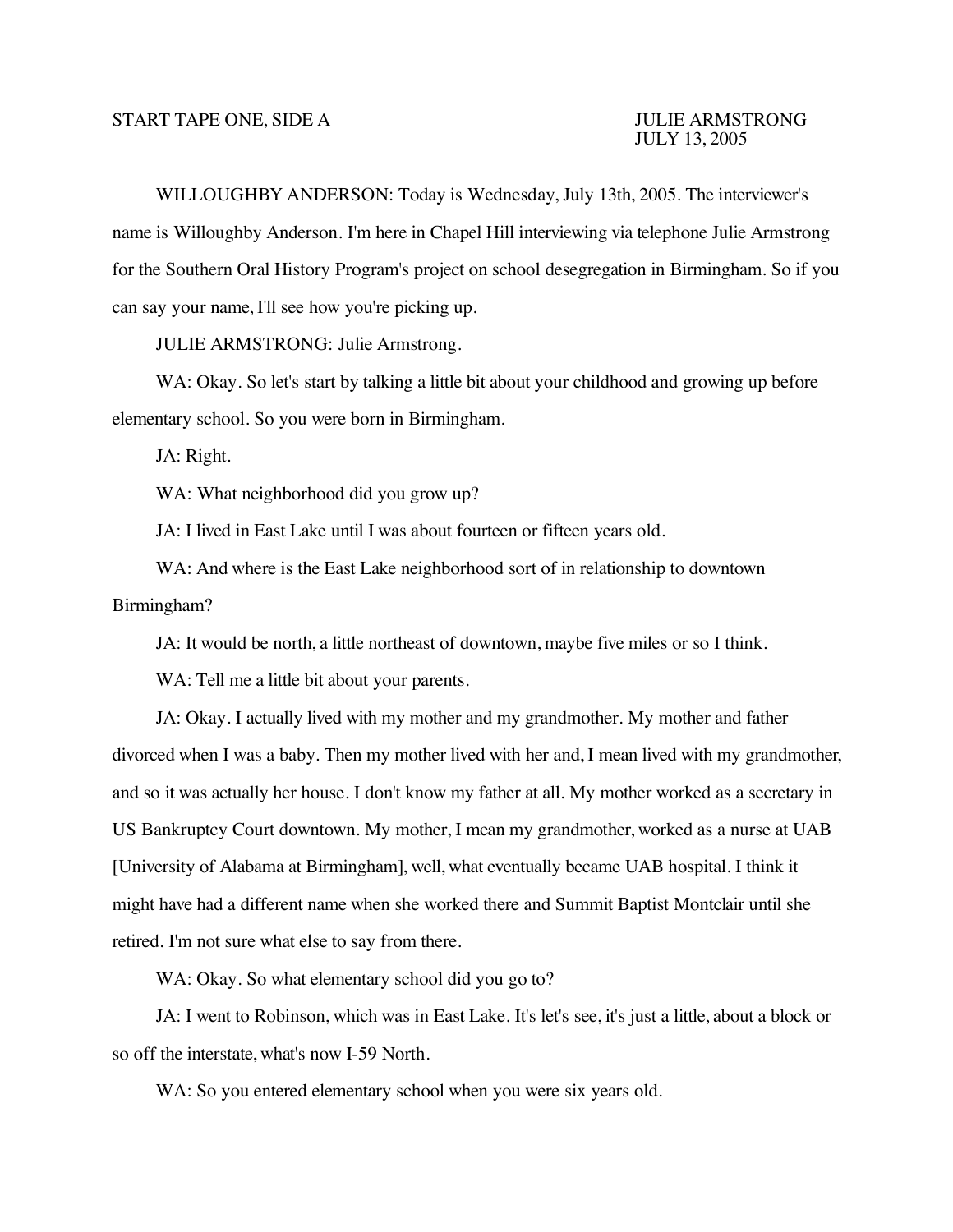JA: Right, in 1967.

WA: Okay. Then in 1970 your elementary school was integrated, right.

JA: Right. I don't remember there being any, I remember my school being all white. If there were any black kids there before desegregation, there were maybe just one or two. But for the most part it was by law, by court order, integrated in 1970.

WA: So what happened, well, first what do you remember about the decision to desegregate Birmingham public schools?

JA: Well, I was very young so I don't remember a huge amount about it except for the fact that the parents that I knew--my mother was involved in the PTA – the other parents that I knew and my mother were very upset about it before it happened mainly because I think they were afraid, not only of desegregation itself, but I think they were also afraid that we were going to be bussed into another school as opposed to black students being bussed into our district. So I think she was afraid that I would have to, as an eight year old or nine year old child, have to get on a bus and ride it all the way across town. So there were some protests involved in that. My mom wrote a letter to the president, I have a copy of it or part of it. So far it's a three-page rant.

WA: Wow.

JA: I know it's pretty interesting. So there was a lot of upset around that. I remember when, I think, this was in fourth grade when the school was actually desegregated. I remember before it happened being both scared and curious because I didn't really know any black people except the woman who had babysat me when I was younger and so forth. I had all the kinds of stereotypes you might grow up with as a white person in Birmingham. I had these fears of black people being dangerous and the other students, I thought they might smell bad and all kinds of, -- and they would be – I thought they would be less intelligent than us and all kinds of things like that. But then I was also curious too, as any child would be. This is going to be a new experience. What's going to happen? So both of those emotions I think beforehand. When it actually happened, I don't know, I may be going off on a tangent—

WA: No, no.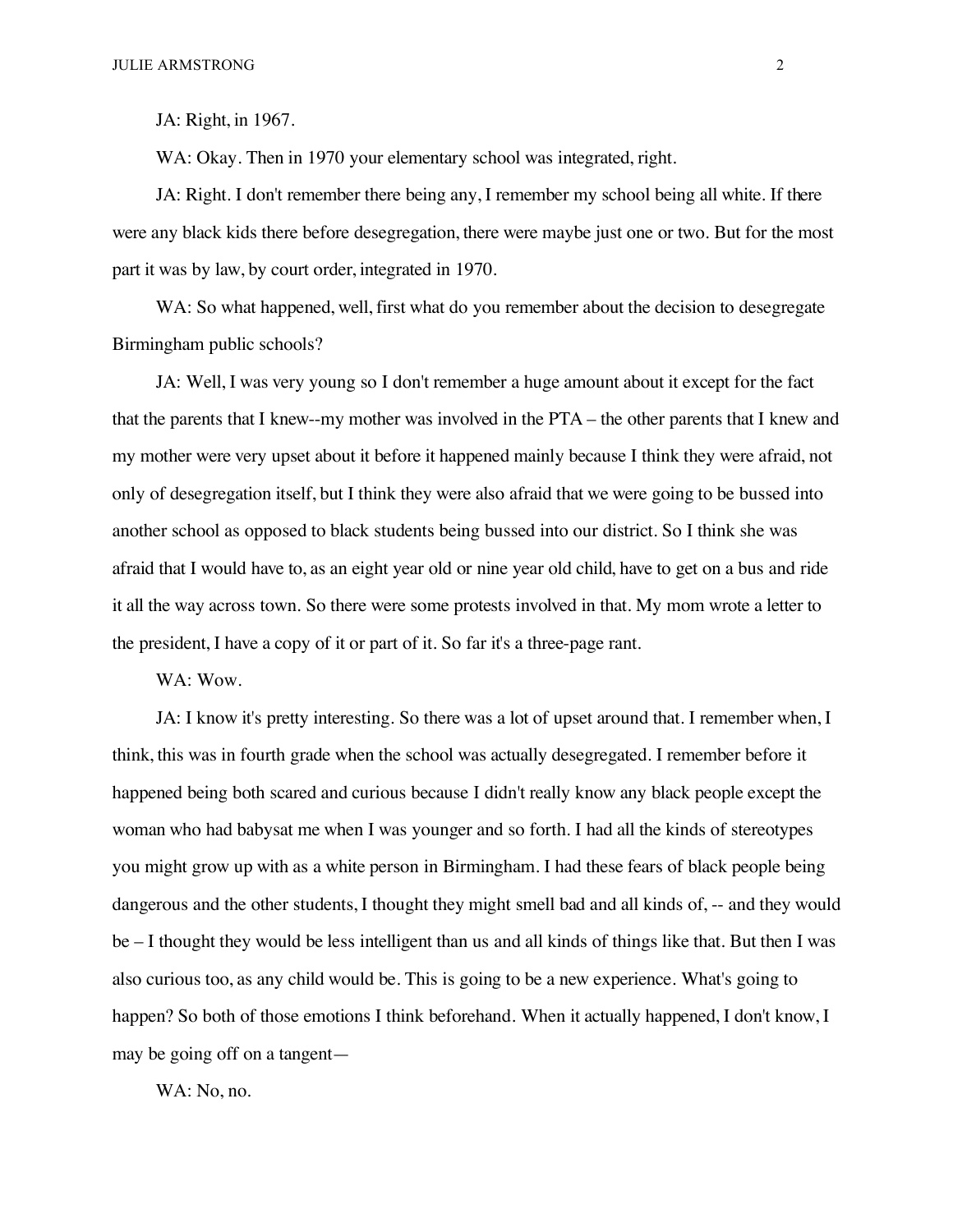JA: [Not] Where you want to [go]. I remember pretty vividly my first few weeks or months of school and being sort of surprised that the other kids were very much like us. There was a girl who sat behind me. Her name was Jane Henley. I think we were alphabetized. My last name, I changed it as an adult. My growing up name was Gamblin, Julie Gamblin. So she was H. She sat right behind me. I remember her just being very sweet, very well mannered, very well dressed, very quiet. She didn't at all -- and very smart too. She did not at all fit the kinds of things that I had been led to believe that someone like her would be. Other students as well, I think probably most of them were terrified. I can imagine coming into this white school and probably very much on their best behavior. I just remember being shocked that the black kids were actually smarter, nicer, better, friendlier than a lot of the white kids and sort of defied all those stereotypes that I had.

WA: Can you remember your first day at school in the fourth grade?

JA: No. I really, I don't remember that day specifically. I remember in the early days but not one specific thing. I remember Jane sitting behind me. I remember talking to her about various, the various kid things, "What's your name. What do you like to do?" That sort of thing, what games do you play? What dolls do you have, that sort of normal kid conversation. That's really it. Then just sort of being in school with someone and the--. You tend to know as you're sitting around students, who's got it together, who doesn't and so forth and so on. But that's really all I remember.

WA: So let me think. So do you remember any incidents around the desegregation?

JA: No, you know I don't actually. I remember everything going very smoothly after it happened. I went through fourth, fifth, sixth, seventh grade, no problems whatsoever. In my eighth grade year there were some problems that were race related, and I think most of them happened at the high school, at Banks High School. Some of that trickled down into our school, and there was some controversy over the high school's fight song, which was sung to the tune of "Dixie". Black students protested against that, and fights broke out, interracial fights broke out, and then some of that tension sort of carried over into our school. I remember there being a couple of fights, nothing really major but probably sort of normal school kid fights between boys but black boys and white boys, and they were definitely related to that issue. There was one particular day in which I think the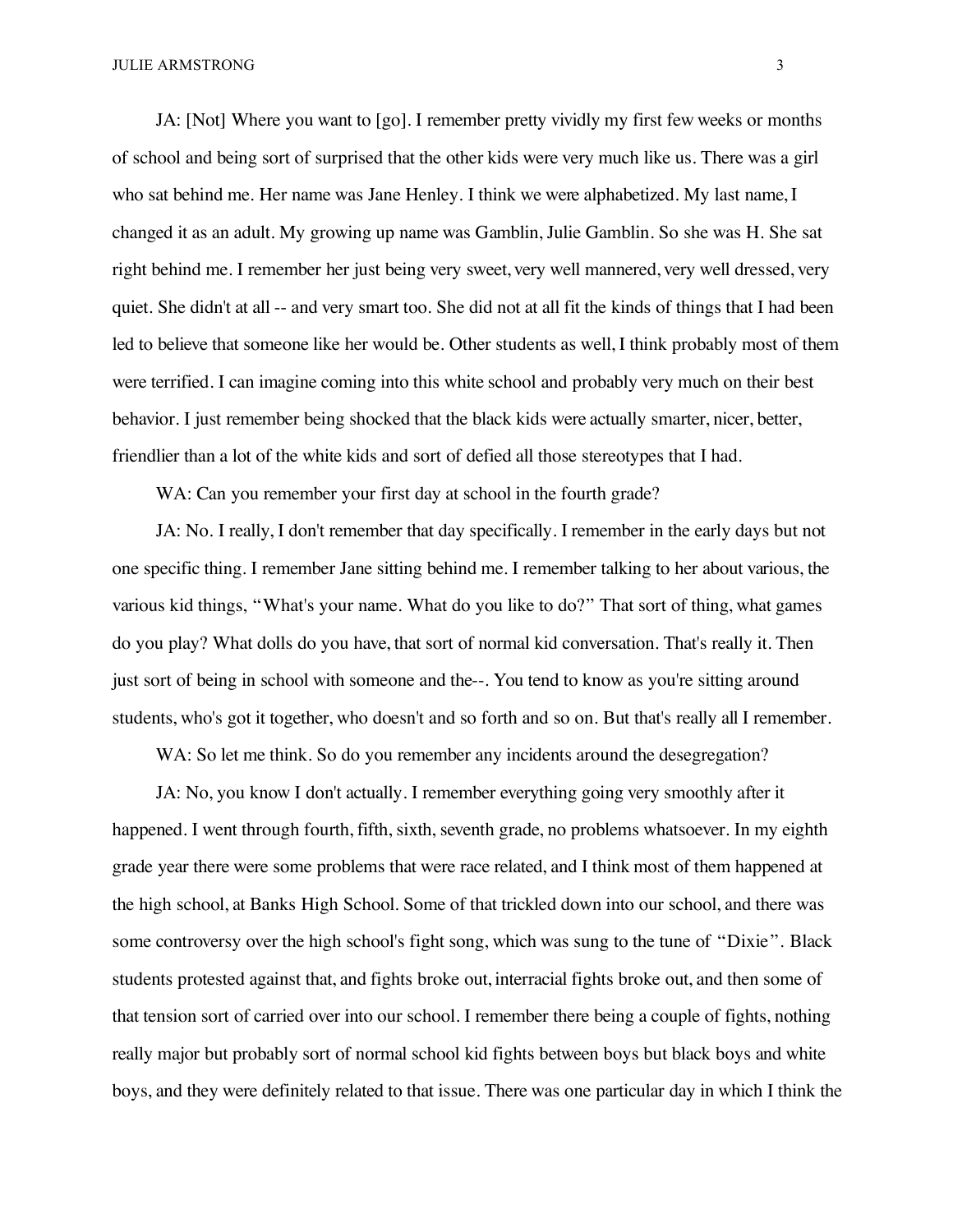JULIE ARMSTRONG 4

whole lunchroom erupted into this free-for-all, and I don't remember what exactly triggered it. But a white kid picked up one of those fans. Do you remember those tall sort of, not the box fans but the very tall kind of metal fans.

WA: Oh on a pole.

JA: Yeah. On a pole and this white kid picked it up and hurled it across the lunchroom. I don't remember if anyone was hurt. Maybe people got out of the way, but I just remember being really, really scared and doing my best to get out of there. There were some other issues too. There was a fight in my, a couple of fights in my classroom. One time this still once again this is in eighth grade. I had a, I actually had a black male teacher. I can't remember his name. I've been really struggling to remember it, and I can't. But he was just, I think it was his first year out of school and his first year teaching, and he really didn't have a lot of control over the classroom. There was something happened where we were taking a test and I passed the test back to the kid behind me. His name was Angelo, a black guy, and there was a desk between us, and he got angry about something, and he pushed the desk into my back, and it really hurt me. Had to leave school for that day. But not permanently hurt but just freaked out, more scared kind of hurt. Then my mother got really all upset about that. Nothing happened to him. I don't think he got suspended or in trouble or anything like that. But a few days later after that he got into a fight with the teacher, and he actually beat up the teacher and got expelled. That kind of incident, I don't know if that was any kind of racial incident, but it I think a lot of white parents cast [it as] that. "He did that because he's violent because he's black. That's how they all are," kind of thing. So a lot of the white parents started pulling their kids out and putting them into private schools. My best friend that year got transferred. Her parents put her in a private school because they were specifically afraid of t! he kind of racial things that were happening.

WA: So you said that you had a black teacher that year? Were the teachers integrated in 1970 as well as the students?

JA: Yes, they were. He was not my first black teacher. I had another one in, a woman—I can't remember her--. I don't remember any of my teacher's names. It's so sad. But another, a female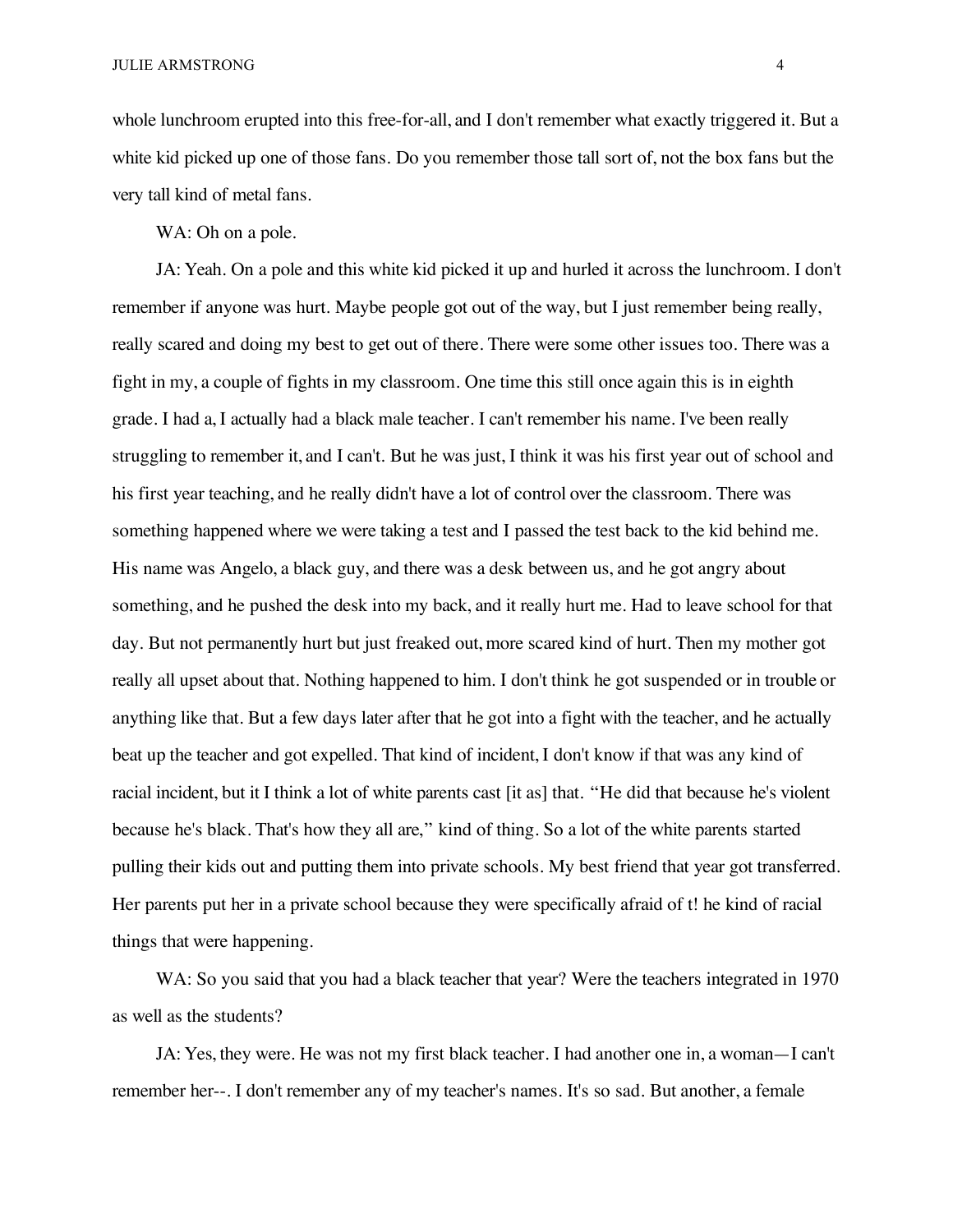teacher in sixth grade.

WA: So what, about how many black students came to Banks, to Robinson Elementary in your fourth grade year?

JA: You know I don't really know, and I was trying to, I was looking for those schoolroom photographs that you have with everybody all lined up in their desks, so cute, to try to get a sense of the percentages and so forth. I don't remember how many students were actually in my school. I think we had maybe twenty to twenty-five students per classroom, and there were usually two classes of students. So you can sort of do the math. What would eight times fifty would be about 400 students I guess. I remember let's see if there were twenty or twenty-five students in the class, there were probably around ten, probably eight to ten black kids in each class. I'm an English major. So that involves more math skills than I'm capable of.

WA: So about a third or less than third.

JA: Yeah. Yeah.

WA: So you were, you talked a little bit about the reaction of white parents to desegregation. Do you think that that got more intense as time went on, things came to a head at the school in the eighth grade, when you were in the eighth grade?

JA: It could have been. It also, it also might have been and I'm just speculating here. I don't really know, but like I said, I imagine the black kids who came into our school, because we were in a decidedly white part of town. They were sort of being brought out of their neighborhoods into white neighborhoods, and I imagine that that was very scary for them, especially living in Birmingham in the late '60s, early '70! s and so forth with all the things that had happened there before. So I imagine that was very frightening, and probably it took people a couple of years to become more comfortable with that. Maybe I guess over the next four years or so one moves from a place of being afraid to being angry to being more verbal and vocal about things that are not so great. I mean we were the Robinson Rebels, you know. Banks High School's song, school song was sung to the tune of Dixie. Those are the kinds of things that if you're, if you're a black person just don't set well with you. It probably took people a few years to get to a place where they felt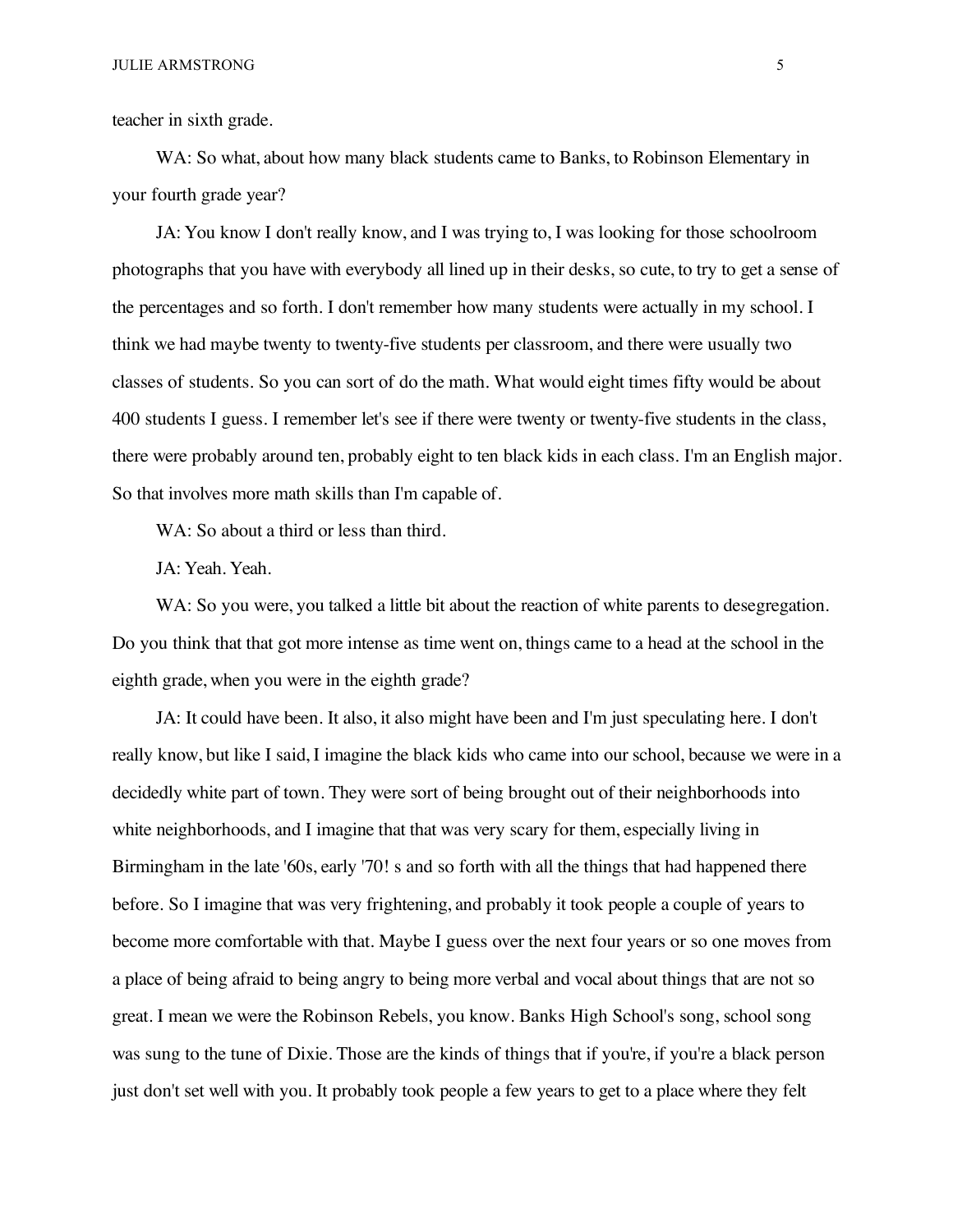comfortable saying, "This is not right. I don't like this. I don't, we need to make a change here." That kind of change when you begin to tamper with those symbols of southern racism and southern white supremacy, people just don't like that. So that's really just speculation on my part. I don't really know.

WA: Was the Banks High School song changed?

JA: Umm, no.

WA: No.

JA: No, it was not. It was really sung to the tune of Dixie, and it had some of the lyrics. It was, it says "I wish I were in the land of cotton, old times there are not forgotten, give them hell, give them hell, give them hell, Frazier L." It was Frazier L. Banks High School. So no, it was still that when I was in high school. I don't know. It might have changed afterwards. But up through '79 that was it.

WA: Okay. So tell me a little bit about the neighborhood that Robinson is in. Is it the same? Is it near Banks High School? Are they sort of down the street from one another?

JA: They're relatively near to one another. Let's see that was on First. It's probably about a mile, sort of a half a mile to a mile from one another. There were several schools that were in that fed into Banks, and one was Christian, which was the more sort of suburban, upscale elementary in, not too far from Banks. Another one, South East Lake which was still sort of mostly upper middle class and then Robinson, a little further away, and you were getting into a little more poorer neighborhoods, and then Barrett, which was even poorer than and even further away. Those, as I recall those were the four schools that fed into Banks.

WA: You said Robinson, that that neighborhood was mostly white, right?

JA: Yeah, it was mostly white when I was living there. It is now changed. It is a mostly black neighborhood now.

WA: what about the other, for those other elementary schools? If they, for Banks when the rezoning of desegregation happened, was it drawing about, from equal black and white neighborhoods or—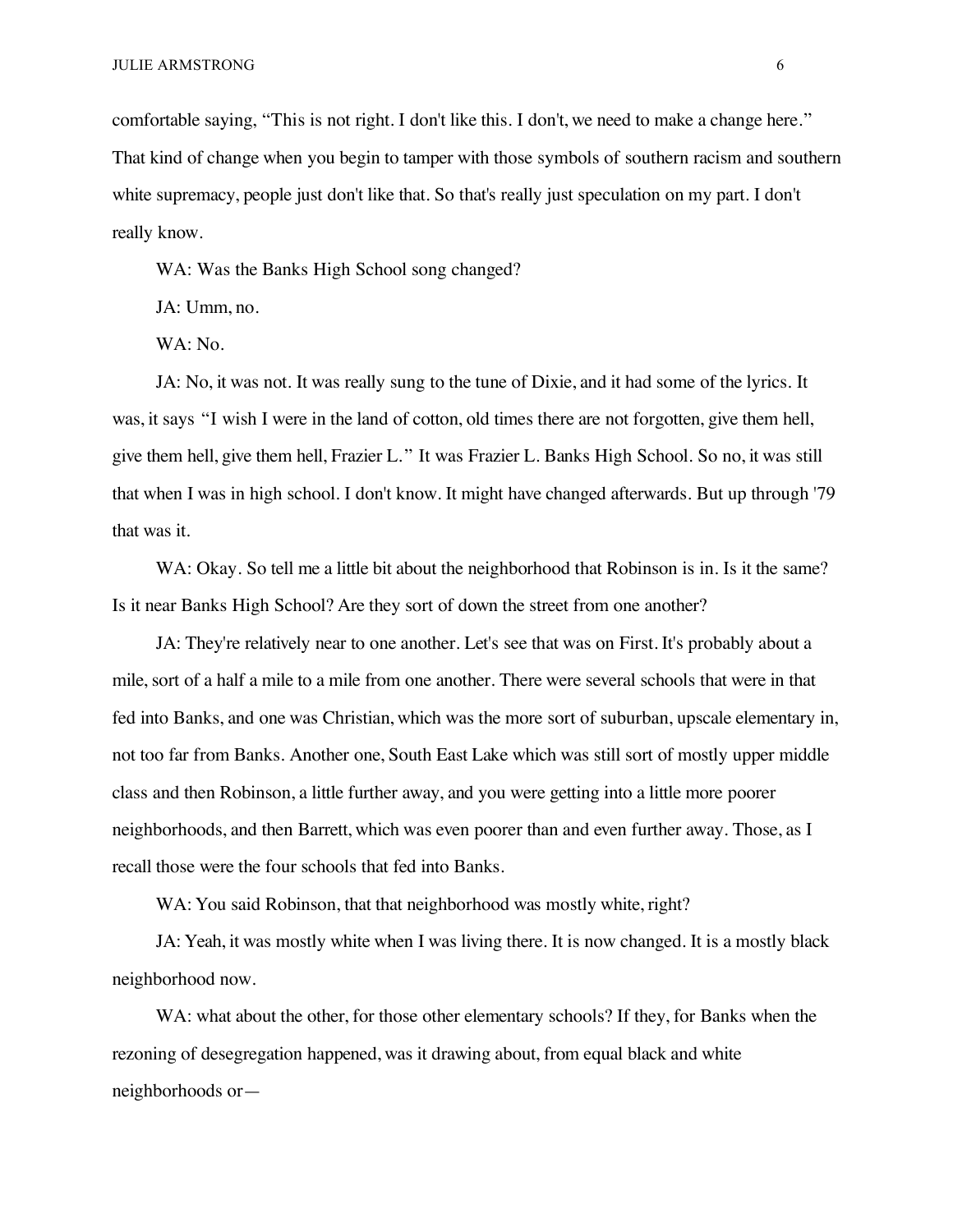JA: Yeah, it was. Christian, the one that was more upper middle class was still, remained all white. South East Lake, which was still sort of more on the upper middle class end, remained mostly white. I don't, I didn't, I don't recall any black students that I knew who had gone to South East Lake. Maybe a couple but not a large amount, and Robinson being more sort of lower middle class and had probably thirty percent black, and then Barrett which was even, was pretty poor had even more black students. So you can see there's not just a race element happening, but there's an income class dynamic that sort of fed into what schools got integrated and which schools did not.

WA: Right. So you had mentioned that you were on the cheerleading team in the eighth grade.

JA: Right. Right.

WA: Tell me a little bit about that.

JA: Well, I know and I'm such a feminist now. I can't imagine myself as a cheerleader. I don't know what kind of thing happened. But when I was in sixth grade and then again in eighth grade, I cheered for the little basketball team. I don't remember in sixth grade. I just don't remember that experience very well, but in eighth grade, I remember that one relatively well, and we were, we might have had equal numbers of blacks and whites on the squad. I don't remember everyone. I just remember the girls that I was particularly fond of. So I was a cheerleader. My friend Jenny or Peanut as we called her was a cheerleader and then two black girls named Verlin and Cheryl. She was always adamant that we pronounce her name correctly. It was not Cheryl (with SH sound). It was Cheryl (with CH sound). So Cheryl and Verlin and we all sort of hung out together and were pretty much, not what am I trying to say. The kind of friendships that within that society were possible. I would go spend the night at Peanut's house, and she would come to mine, but I never went to Verlin's or Cheryl's house. We were friends at school only kind of thing.

WA: Were other extracurricular groups, like was the sports team integrated? Was the basketball team integrated?

JA: Yes. Yes. I don't really remember any other kinds of extracurricular groups because I wasn't involved in them, but I know that the basketball team was pretty well mixed just like the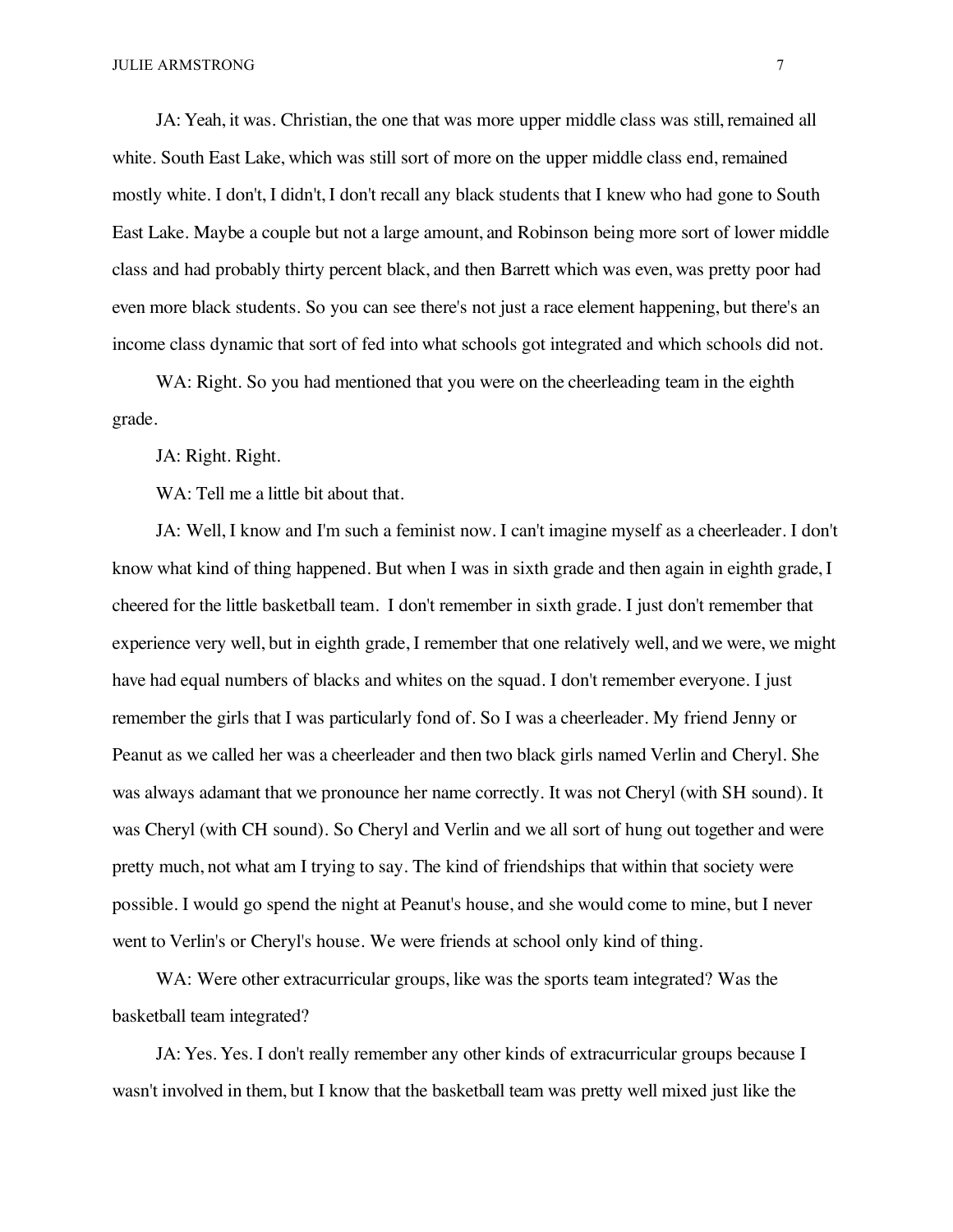cheerleaders were pretty well mixed.

WA: Was there any conflict around integrating the basketball team or the cheerleading squad or it was just something that happened in the school?

JA: I think it was something that just happened when the school was integrated itself. It was really integrated in all aspects that I remember. Teachers, students, extracurricular activities, pretty much everything.

WA: Why do you think it went so smoothly?

JA: That's a good question and I don't know. I don't, I don't know. I wonder if it did go smoothly or if I just remember it that way. Because for me it went smoothly. You know what I'm saying. For me everything was pretty much okay except for some incidents in eighth grade. But in retrospect I also remember a lot of racism from other students and also particularly from teachers. That to me was very shocking even as a fourth grader or fifth grader, the kinds of things that happened, and I think for me it really became, it became a real, it became a real education in more subtle forms of racism. So I guess to say it went smoothly, maybe it only went smoothly on the surface, and in other ways it did not. Two things kind of stand out to me which was one, in when I was in fifth grade or maybe sixth, I don't remember exactly, but I had a little school friend named Howard who was a black boy. We played together on the playground and that sort of thing. One day it was a cold day and we exchanged hats. I don't remember what my hat was, but he had one of those sort of wool like a ski mask-style hat and I thought it was really cool because I had never seen one before. So I wanted to wear it. So I wore his little knitted ski mask, and he put on my hat, whatever that was. The teacher flipped out, and she said, she came over there, and she raced over there, and she pulled the hat off his head and made me take my hat off, take his off and give it back to him. She said right there in front of him, you shouldn't exchange, don't swap hats with a black kid. They have lice. So I guess that's not really a subtle form of racism. Hello! But that was something that made me think, "Wow! I can't believe you say that. He's my friend. He doesn't have lice. He's just a kid." So that was pretty shocking to me that someone would actually, number one that they would say it and number two, that she would say it in front of him, which was really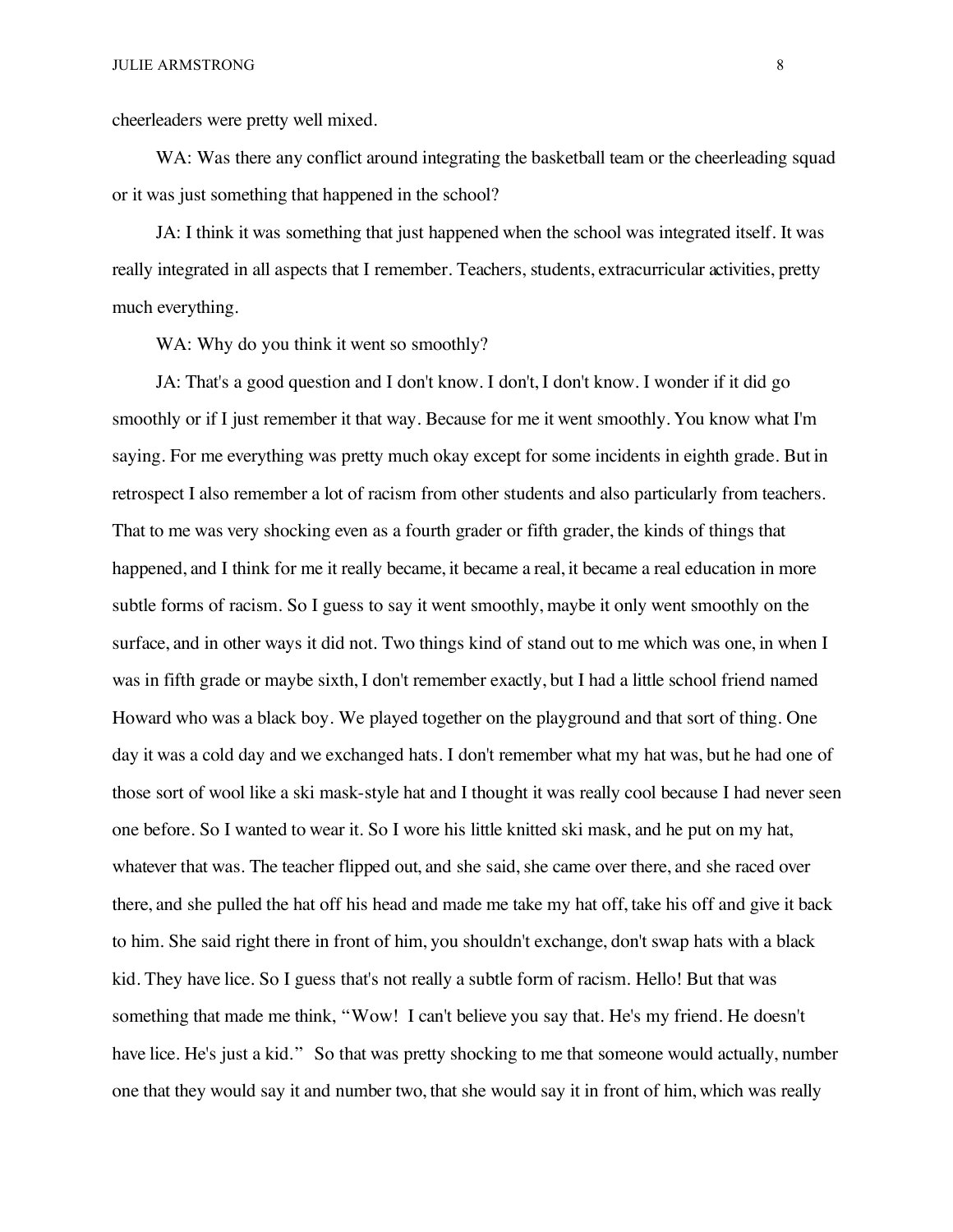upsetting.

A second incident that I remember or it was not, sort of an ongoing thing, but in fourth grade which was the first year that Robinson was integrated, for some reason I made all A's that year, like no B's ever, ever. I was sort of competitive academically with a black girl named Laurette. She was making all A's too. So every six weeks or whatever that we would get our report cards, we would compare notes. "Did you get all A's?" "I got all A's." "Oh boy." "Well, what did you make on this test?" "Well, I got better than you." "No, I got better than you," and that sort of thing. I remember it being sort of in good spirit and fun and competition, not like we disliked each other or anything. But toward the end of the school year I remember the teacher saying something to me Mrs.—let's see what was her name. I can't remember her name either. I remember saying something to me like, "You and Laurette are, you're, you have a pretty fun grade game going there don't you." I said, "Yes, I do." She said, "Who do you think will win?" I said, "I don't know. Maybe we'll tie or maybe I'll win or maybe she will. I don't really know." She said, "Well, don't worry you'll win." It sort of, that stuck with me because in the very last term, when Laurette got her report card, she got a B. It was like the only B that she had gotten, and I think it was like in something weird, vaguely defined like citizenship. So I won the competition, and she got this B that didn't quite make sense at all. So those kind of incidents were things that made me think like some thing's—as a student and being involved with or getting to meet black people for the first time and seeing they didn't quite match the stereotypes that other people had and also seeing the kind of obvious ways that teachers were being racist. I think it struck a chord with me in some way. I don't know.

WA: So did you carry that on to Banks High School when you moved there in 1979?

JA: Yeah. I did. I can't ever say that, I can't ever say that I lived a really integrated life then. I mean most of my friends were white and the kinds of real friendship that you have, or that I had were with white people. But I did have, I did remain friendly with black kids at school, but for the most part everybody lived a very segregated life at school. You had white lunch tables. You had black lunch tables. Very rarely did people mix with one another. When there were pep rallies, the white kids would all be sitting together and the black kids would be all sitting together. I may be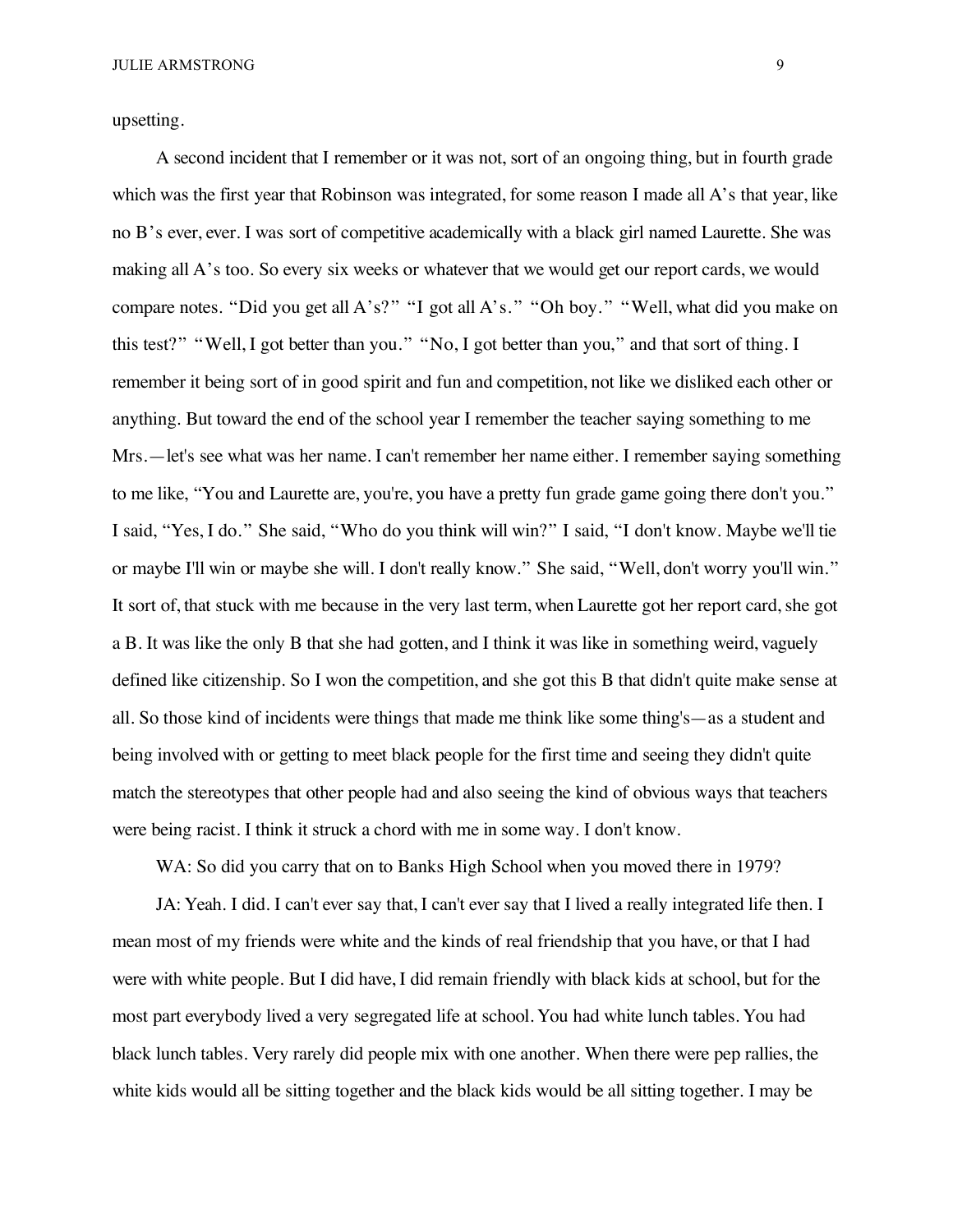wrong about this. Maybe this is just my memory, but I remember now that I think about it that Banks might have actually been a little more segregated than we were in elementary school. Because in elementary school I remember that we all sat in classes where we weren't alphabetized, and we could sit anywhere, that people weren't as set apart as they were in high school. In high school all the black kids would sit together. All the white kids would sit together. But it wasn't that way in elementary school and at lunch tables and that sort of thing. At Robinson, I mean, at Banks the sports teams were integrated, like football and basketball, but all the cheerleaders were white. That sort of thing. There were clubs that were all black o! r mostly black and clubs that were all white or mostly white and that sort of thing. So it might have been a little bit more obviously segregated in high school. So I didn't have, there were [black] students that I was friendly with, and most of them were students that I had gone to elementary school with.

WA: Okay.

JA: Yeah, so I sort of carried on that, sit next to someone in class because you knew them from elementary school and that sort of thing. Had a couple of male friends, school friends, one named Andre and one named Jason, and we would give Jason rides home from school every now and then, and Andre helped me maintain my grade point average in math because he helped me cheat. Out with it right now. I cheated my way through Algebra I, Algebra II, Geometry and that's as far as I went. I made Cs all the way through, and if it weren't for cheating, I would've made worse. Andre helped. He went on to be an engineer.

WA: Well, there you go. So why do you think—

JA: Maybe I shouldn't give permission for that part of the interview.

WA: I think the statute of limitations has probably gone by. I don't think they'll take it away. So why do you think that Banks High was seemingly more segregated among the students than Robinson Elementary.

JA: I don't know. That would be something worth thinking. I wonder if it maybe did have that, well, I'm talking and thinking at the same time. I think well, one thing is that Banks was a fairly new school, and it was built in 1961, '60 or '61. It was a fairly new school that had, that was built in a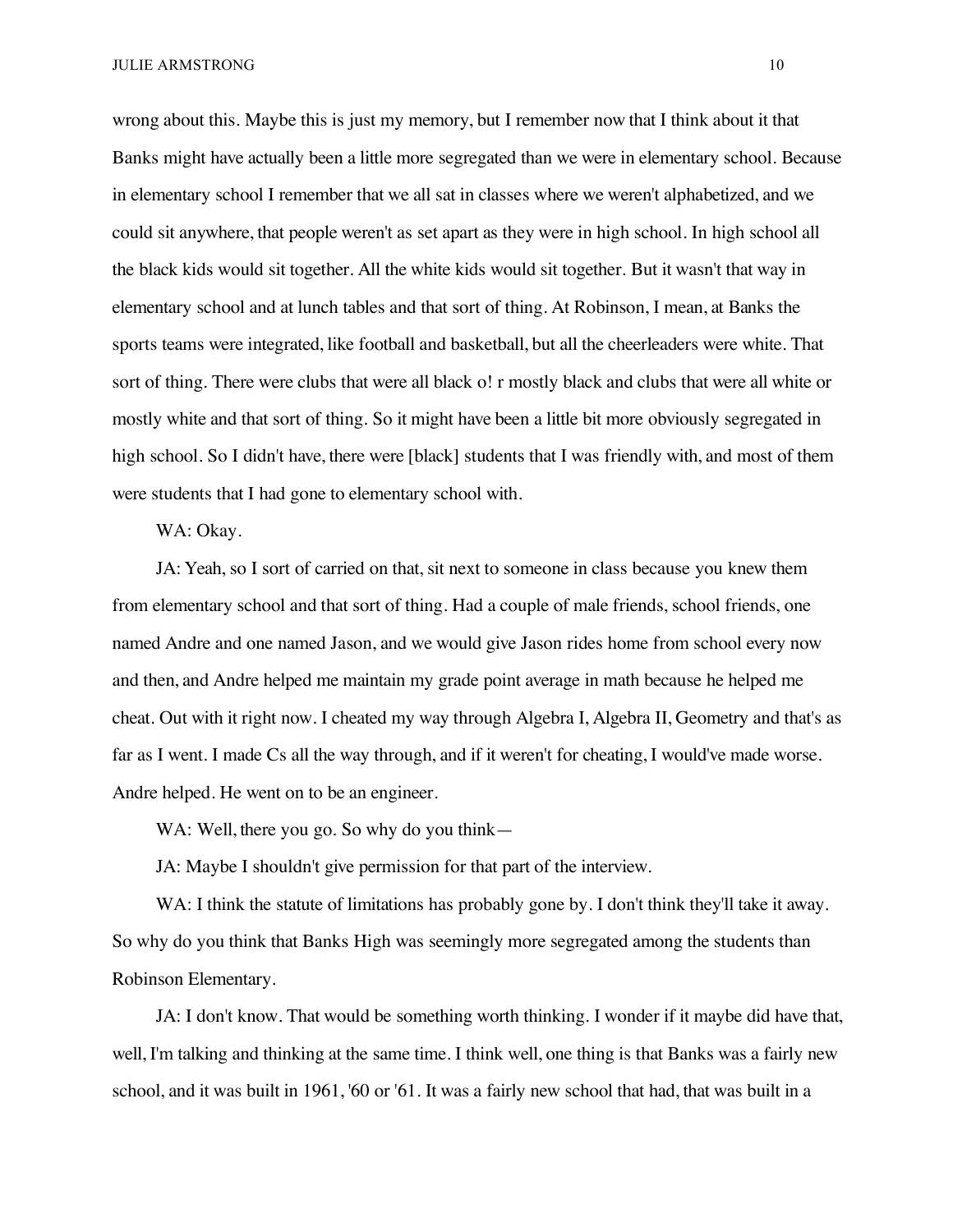white neighborhood and had basically always been white whereas a school like Woodlawn, which had been kind of in a border white/black neighborhood for so long, maybe did not have the same issues. But Banks was born as sort of a product of the post-Brown decision and had always been in a white neighborhood and so forth. So that might have had something to do with it. It might have had something to do with the kind of class dynamic that was involved because there were, there were some neighborhoods that were pretty well heeled and very white and so forth and so that, the class issue might have had something to do with it. It might have also had something to do with just kids being older because then you get into that whole sort of southern fear of race mixing, and you wouldn't want your daughter to marry one of those, kinds of things. So maybe that sort of fear of races getting too cozy with one another played into it as well. I don't really, I don't know. But there was something not hugely different but enough that it's worth noticing or worth pointing out.

WA: So let's go through your high school experience. You went to Banks in 1979.

JA: Right.

WA: You came in in the ninth grade. How old were you?

JA: Fourteen.

WA: When you were entering Banks, did you know about when it was first desegregated and what had happened when it was desegregated?

JA: No. I did not. I did not because that was just sort of beyond my realm of experience. I do remember that I had, there were some girls who were a little older than me and they sometimes would baby-sit me after school, and they were in high school. They were majorettes, two sisters. They live right around the corner from us, and they were very, I remember them being particularly afraid of black guys. They were always, like they would meet me at school and walk me home to their house, and they were always sort of looking over their shoulder and they were sure that black guys were following them. They were always afraid that some black guy was going to attack them, and I don't know, sort of weirdly obsessive about that sort of thing. Always would, you see that guy, he was looking at me. Sort of strange that way, but that's the only real memory I have of what was going on in high school before I got there.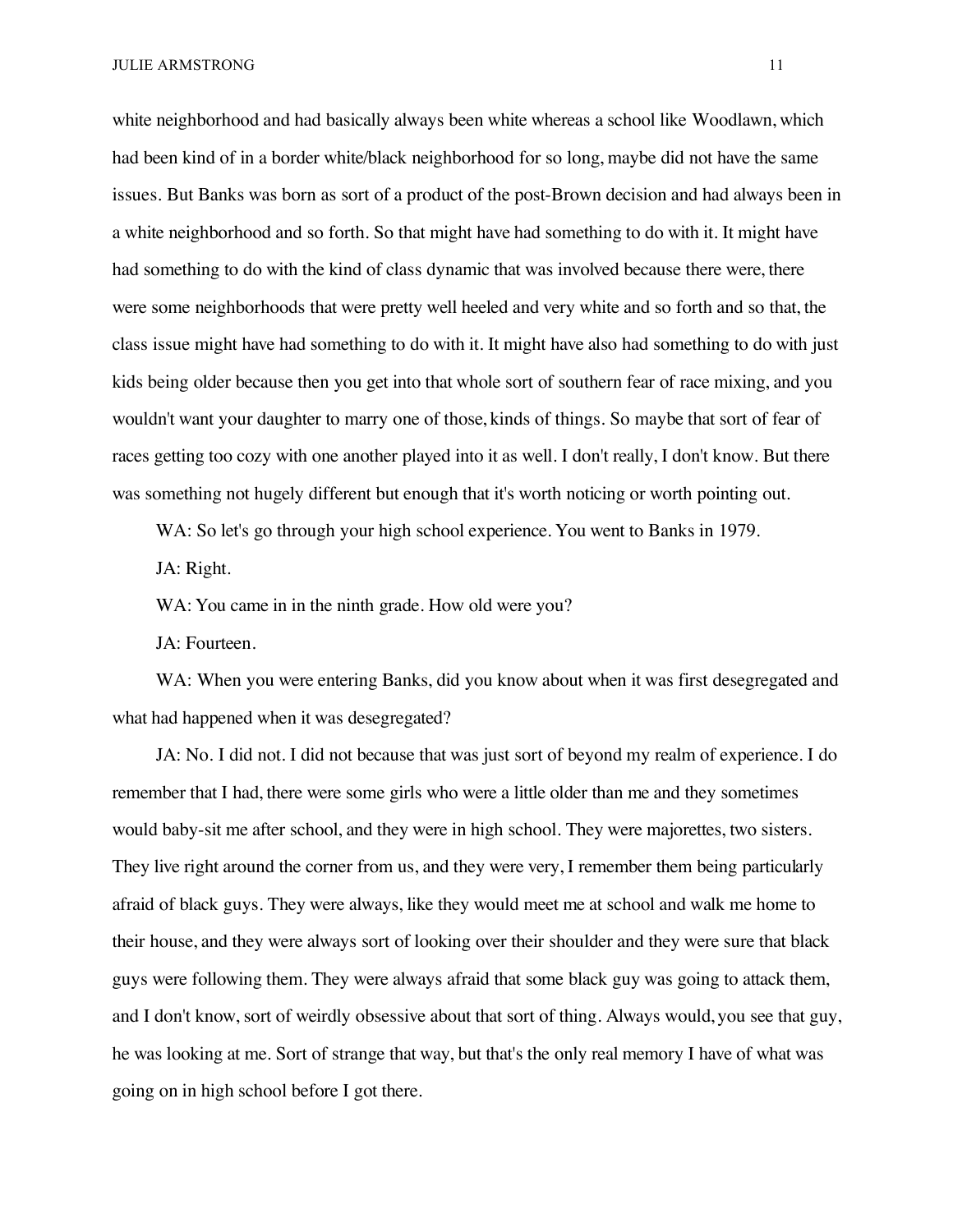WA: What sort of influence do you think parents had on children's attitudes at that time? Like looking back and thinking about those majorettes? Do you think that their family had a lot to do with what they were thinking about race or not?

JA: Well, I think it was just, it was so much part of the culture at the time. Most of the white people that I knew were so racist, and so even if one's parents, I don't even remember any parents being particularly liberal or not or particularly accepting or not. I think it was just so engrained in the culture still in the 1970s that I think even if one's parents didn't have an influence then, every one else's parents and every other kid would have. So it's hard for me to separate the parental dynamic from others. Although I will have to say that my, I don't know. I will say that my grandmother even though she did have some really racist attitudes, still put Christianity over that and would say you're supposed to love everyone, and you're supposed to treat everyone equally because God says so. Even though she didn't usually practice it, that was what was preached. So I don't know if that had any influence on my sort of more tolerant levels or not.

WA: So when you got there in the ninth grade, what was the racial make up of the students and also the faculty?

JA: I think for both it was probably around twenty to thirty percent black, and there was a good mix of black teachers. I had almost as many black teachers as I did white teachers. I remember the student body being pretty. Not equally mixed but yeah, twenty to thirty percent or so.

WA: Over the four years that you were there, did that change?

JA: No. I remember it being pretty much the same. The, I do recall that the black people were still being bussed in. Most white kids would walk to school or drive their own cars, and then black people usually came in on busses, and there would be several school buses lined up in a row right before class, and the only people getting off those buses were blacks. So they were coming in from neighborhoods that were further away.

WA: So as a student you didn't have much knowledge of the laws and policies that were driving desegregation in Birmingham.

JA: Oh gosh, no. I don't think I learned that until college. Maybe after.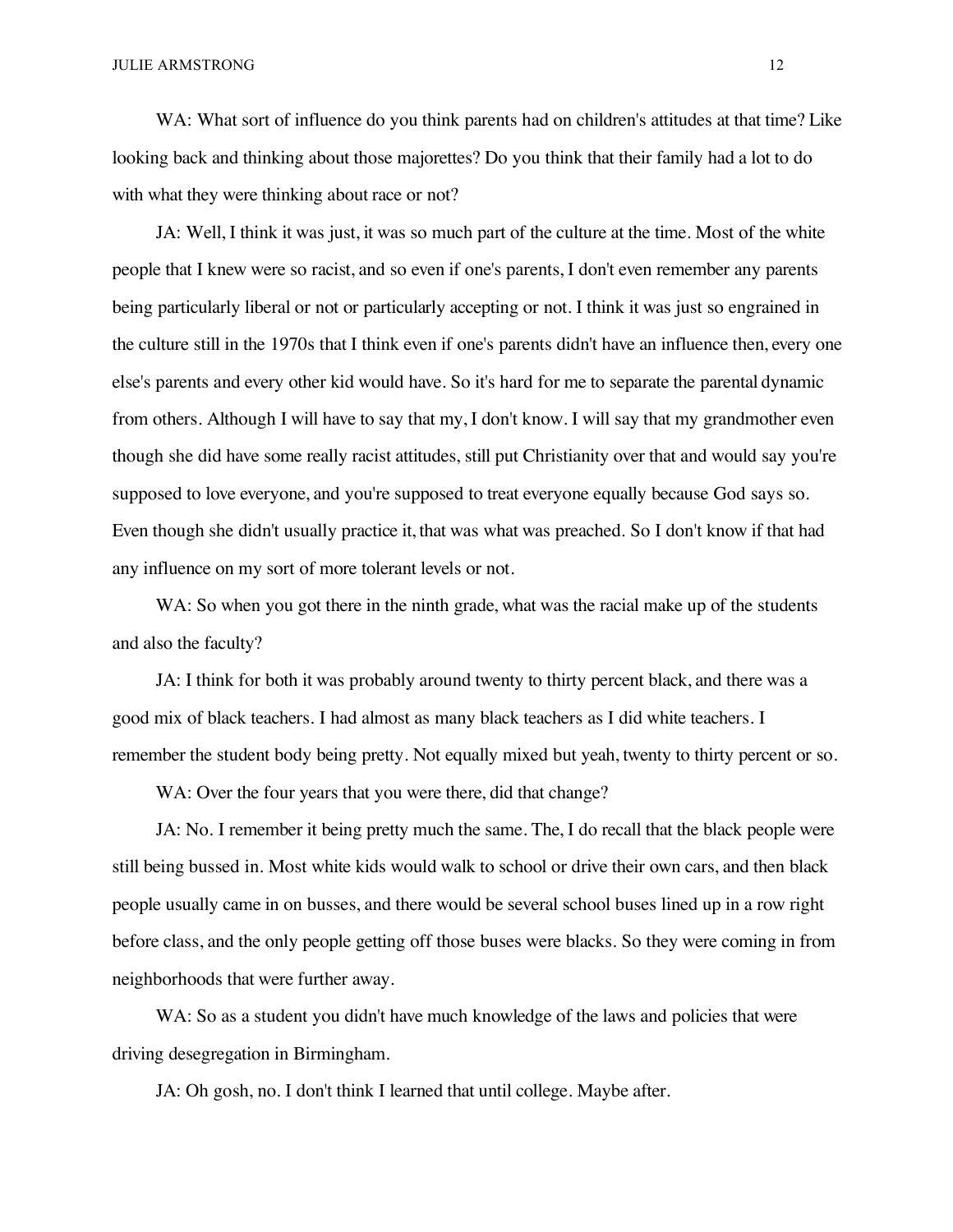WA: Okay. Tell me about your first few days at Banks High if, to the extent that you can recall.

JA: Let's see. I actually most everything that I remember from those days--we had high school sororities. I don't know if you had that in your school. But a lot of the schools in Birmingham had sororities. So the Saturday before, the Saturday before school started I was rushed for a sorority, and most everything that happened to me during those first few days of school was involved in sorority life. Of course now all the sororities were white, and we had, we might have had one fraternity too. So all of those were white. They were all white and there were no black sororities or black fraternities or anything like that. It was decidedly a white thing. So most everything that happened to me in my first, probably my first semester at school was white, white, white, white. I just remember being so wrapped up in that and so caught up in that I don't remember anything related to integration or desegregation or any of that.

WA: Well, tell me about the classes that you were taking? What kinds of classes were you taking? Did you have to take math again?

JA: Yes. One thing that I did notice, and this is sort of my first introduction to the tracking system. Is that we were tracked into certain, what am I trying to say, certain courses that one would take. The constellation of courses that one would take in high school. For the most part students who went to Christian and South East Lake were put in the going on to college track. Students from Robinson and Barrett were put into the mo! re going to work in the steel mill, going to work in retail, those kinds of, going to be secretaries or automotive mechanics or that sort of thing more the industrial or service industry tracks. I was a little bit different because I had tested pretty high IQ so or at least pretty good. I had done pretty well in school. So that I kind of, I went into some of those college courses or college-dictated courses mostly the ones having to deal with English. So it was sort of weird. I started in a sophomore or junior level English class as a freshman. Then went on and took Latin and things that would get me to college, but I also took courses that were the more sort of service industry kinds of classes. They registered me for this weird course called careers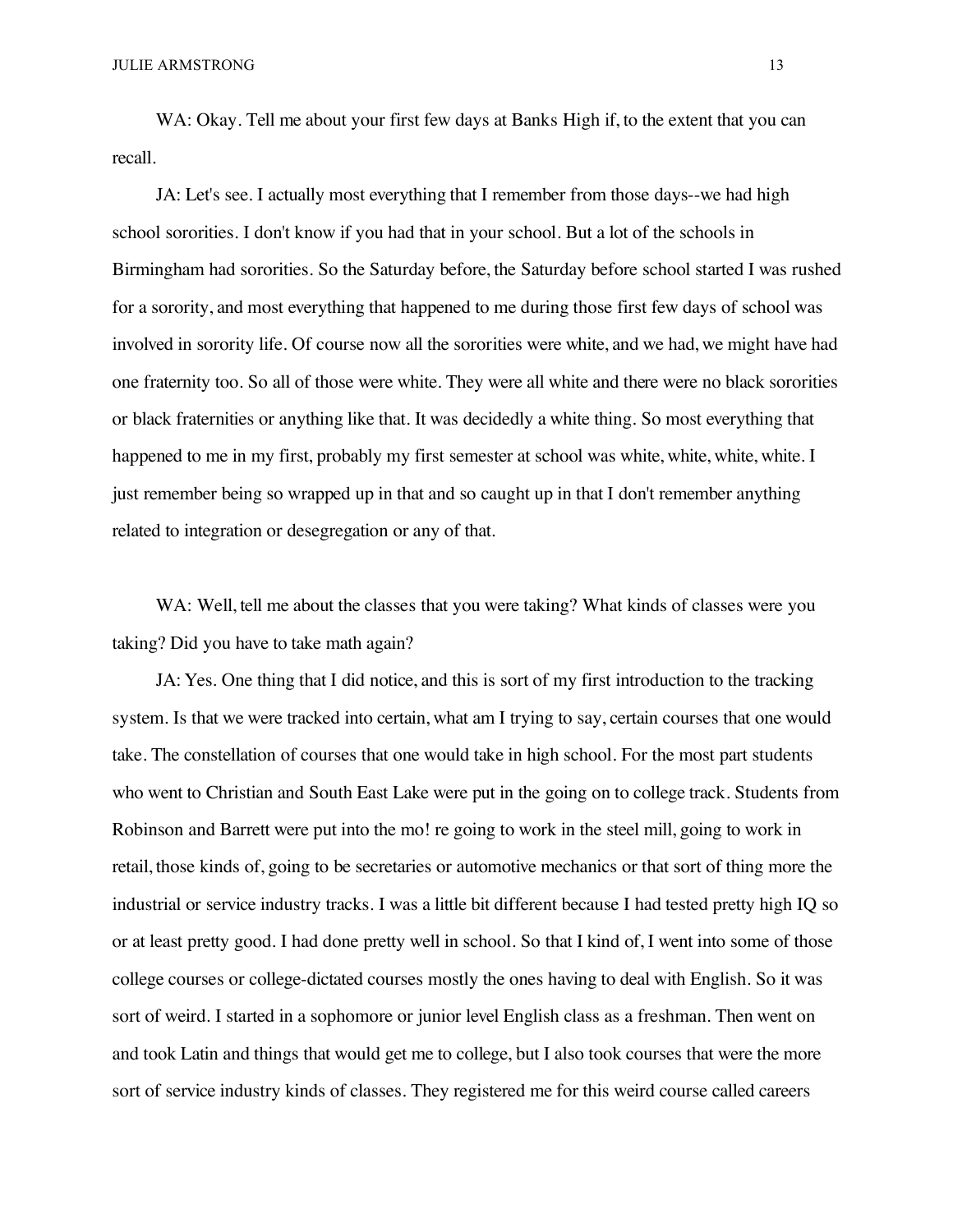where we went to Asipco, one of the mills, and learned how to fill out job applications for the mill and I was in the retail club, the Distributive Education things. So I sort of straddled some tracks there. But without question the on-the-college tracks were populated by white students. The service industry tracks and the industrial tracks were populated by black students. I noticed that especially as I got older, like junior and senior. Like some of my classes would be all white students and some of my classes would be mixed. So it was a pretty obvious kind of thing what was going on there. I'm not sure if I answered your question. I might have gone off into another tangent.

WA: That's fine. That's fine. Well, tell me a little bit about your teachers. You said you had about maybe twenty or thirty percent black teachers and white teachers. Did you have any favorite teachers, any teachers that stand out in your mind?

JA: Yeah. Actually I remember something about a class. So I'll go back to that in a second I'll tell you about the teachers. There were some, our class, our teachers at Banks were very mixed, and I don't mean racially mixed, I mean mixed in terms of ability in that there were some really amazing dynamic teachers. And there were some really bad, I can't believe these, minimally competent kinds of teachers. That didn't, it didn't really have much to do in terms of race in that way. But two of my favorite teachers, one was Mrs. Thornton who was English teacher and white, and one, another one Mr. Moore who was a psychology teacher and black. I think he went on to be a principal at Winona High School. But I just had such, they were so just such excellent kinds of role models for what a teacher and what an adult should be. But we also had some really poor teachers, and some of them were, I would say of the teachers who were barely competent, a couple of those I think more of those were black than they were white. I mean, there was one Mr. Lewis who you could always smell alcohol on his breath, and he was always falling asleep in class. Another woman Miss Pugh who taught economics, and she couldn't pronounce words, very obvious kinds of words. It was sort of embarrassing. Then but there were some white teachers too that were the same way. But I think at least in my memory some of the really bad teachers I had were black teachers. I don't know what to make of that.

WA: Were you going to tell me about a classroom experience that you remember?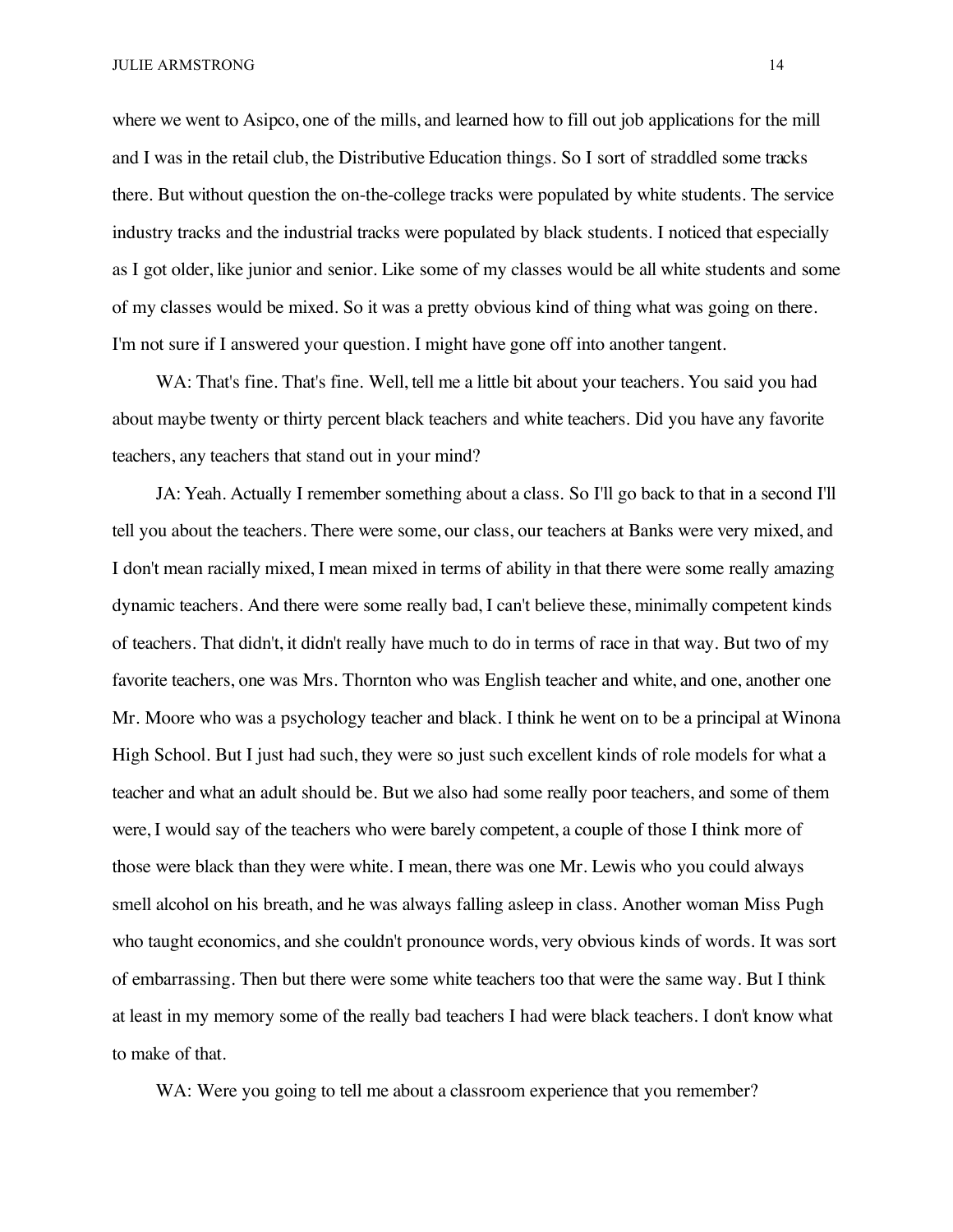JA: Oh yeah. You had asked me about classes that I took. One of the classes that I took as a freshman was called Foods where we learned to cook. So some credit hours that were wasted when I could've been taking something more intellectually stimulating, but I was in Foods, and it was a really bad experience because there were some very popular, really bitchy cheerleader girls in there. There were some students that I had gone to elementary school with, and then were just some various other students. Some of the girls that I had gone to elementary school with who were trying to be popular sort of teamed up with the bitchy girls, and I was taunted and harassed in a major way. It was just very, very painful. They, one day they pulled all the stuff out of my purse, and they started throwing my tampons around, and you can imagine when you're fourteen what that's like. One day I came in, and I think I had on this blue eyeshadow, another bad fashion choice, "What's on your eyes. " "You've got mold on your eyes. " " Ew, you're gross. " That sort of thing. It got to the point where it was just really, it was really painful, and I didn't even really want to go to that class. The, we sat in tables. We sat in tables and each sort of little clique had its own table. So there was the popular girls, and then there were the sort of loser girls, and then there were two tables, two other tables and one was mostly black basketball players. So I had, I decided I wanted to leave the table and move to a different one because I was being harassed so much. So I left where my friends were sitting and I had choice. Okay, where could I go. I couldn't go with the loser girls because that, you just wouldn't do that at fourteen. So I went to sit at the black basketball players table, and they were really sweet to—

### END OF TAPE 1, SIDE A

## START OF TAPE 1, SIDE B

# WA: Okay, go ahead.

JA: It wasn't like they were trying to, "Oh let us heal your pain," kind of things, but they were decent to me. They were nice to me, and they didn't, they saw what had happened, and they just treated me like a normal person. We ultimately had a food competition in the class, and they were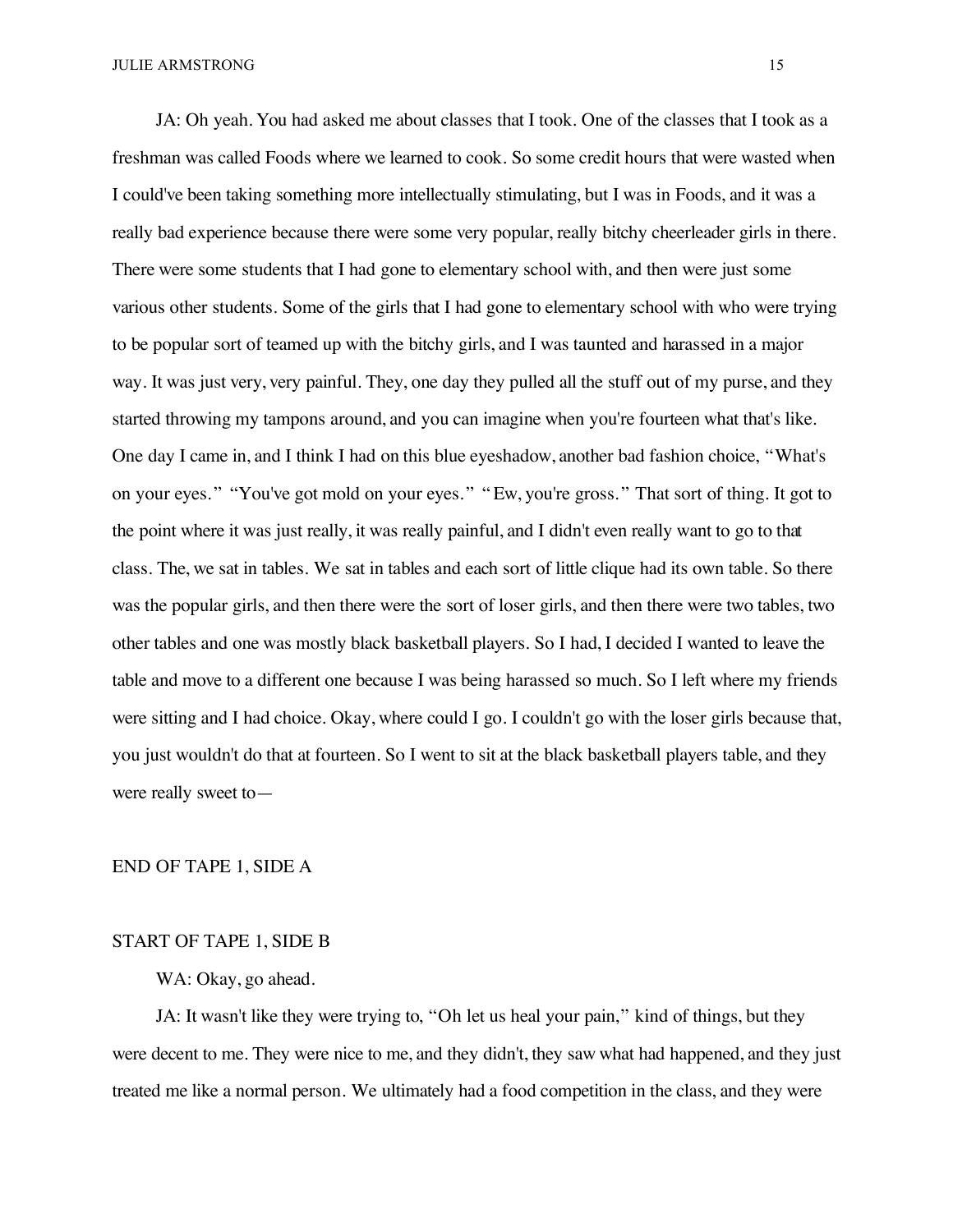excited because they were basketball players. They were in Foods because they needed the class. They didn't care anything about cooking, but they had a girl at their table. So we made this homemade southern breakfast with bacon and biscuits, and we had to make homemade jelly and all that kind of stuff, and so we actually worked really hard on making this breakfast. We did and we won the competition, and we were so psyched. It was just kind of funny that way. That we really just beat the pants off the popular, white bitchy girls. They were all very happy for various reasons.

WA: So did you continue cheerleading at Banks?

JA: No, no, no. Actually I was involved in a sorority, and you didn't, you couldn't be a cheerleader and in a sorority too. So I didn't and besides I wasn't good enough. To get up to that level to be able to do actual gymnastics and stuff. I just yell really loud.

WA: So besides this sorority were you in any clubs or—

JA: We, I think everybody pretty much had to be in some kind of club or else if we didn't, when we had club days or whatever then we had to go--. If we didn't go to a club thing, we had to go to study hall. So you went, you joined a club. There were things that I cared about that I liked. There were things that I was involved in the club just because I had to be in one. I don't really remember much about them. But I did year book staff, and I did that my junior and senior year, really enjoyed that. That was an all white experience. Everyone on the staff, and that was one of those kind of, there were certain student activities that had more prestige than others. Being on the newspaper staff was one. Being on the yearbook staff was another, and you had to be elected by your peers like the people in the newspaper staff would elect people for next year's staff. The people on the year book staff would elect people for the next year's staff. Those were all white in my memory because it had that sort of clubbishness to it, old boy network kind of thing to it. So I was involved in yearbook. I was, I got out of the sorority when I was a sophomore. So I didn't do that afterwards, and I was involved in the Distributive Education club mainly because that's where all the groovy kids, who did bad things that I'm not going to admit to, hung out. So I was involved in that one. Let's see I was in a couple of honor societies too, which were for the most part white as well.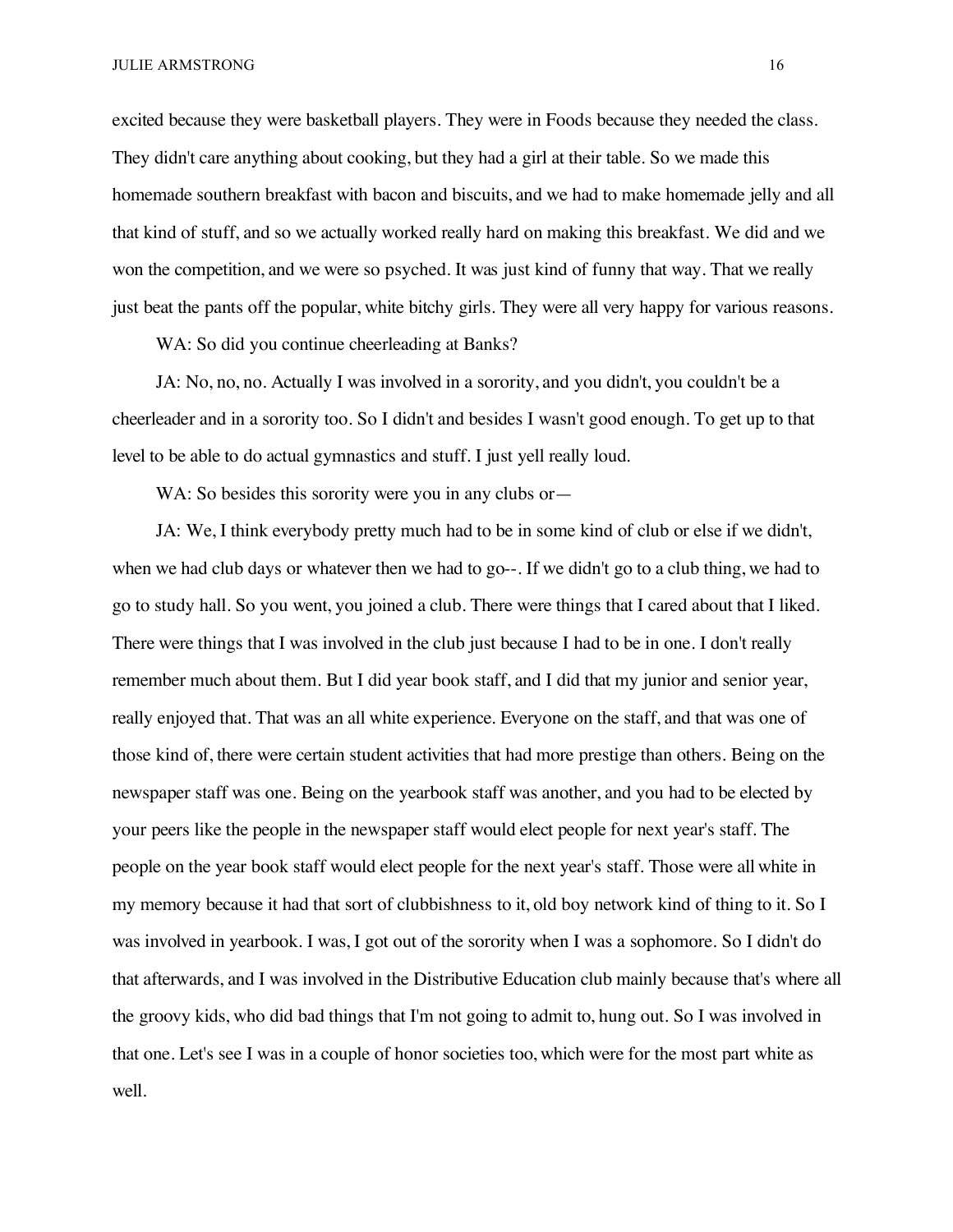WA: So we talked a little bit about Banks being more segregated in terms of students socializing than Robinson. So did you see any difference in black and white and student interaction in the classroom versus extracurriculars or outside or after school?

JA: I think for the most part it wasn't that people got along. I think for the most part people just avoided each other. You just really didn't have anything to do with one another. There was just no socializing whatsoever. I don't think that's positive at all. It was more people just stayed away.

WA: What about interracial dating?

JA: Oh that never, ever, ever happened at my school. I don't remember that at all. I do remember I worked, and I wasn't involved in a huge amount of activities in high school because I started working, and I worked as much as I could in a legal job, and then I also did babysitting and stuff like that. So most of my time was devoted that way. But I do remember when I was working in, at Great American Hamburger, which was at Eastwood Mall, had a little friend, a friend there named Derrick that went to, I think he went to Woodlawn. We always used to joke that we were going to go to each other's prom just to freak out the students. He's like I'll go your prom with you if you'll go my prom with me. We'll shock everyone, and we're going to be really daring and all of that kind of stuff. We didn't do it. We were just joking around and stuff. That was the extent of that.

WA: I was about to ask you about prom. Did your school have prom and was it, were there two separate proms or—

JA: No, it was, there was one prom, and I did not go to it. I will confess that in high school I was a loser. I was very much a loser, and I just didn't get a lot of dates, and I didn't have a date to prom, and I avoided that like the plague. Some people would go with a group of friends and be there without a date, but that just would've been too much for my little psyche. So I did not go. But I will say I was going through the, I was going through my high school year book earlier, I had my senior year, and I was looking at various people and what they did. I noticed that there were several black students on the prom committee. So I assume that it was probably was a more integrated thing than you'd get in a lot of southern schools.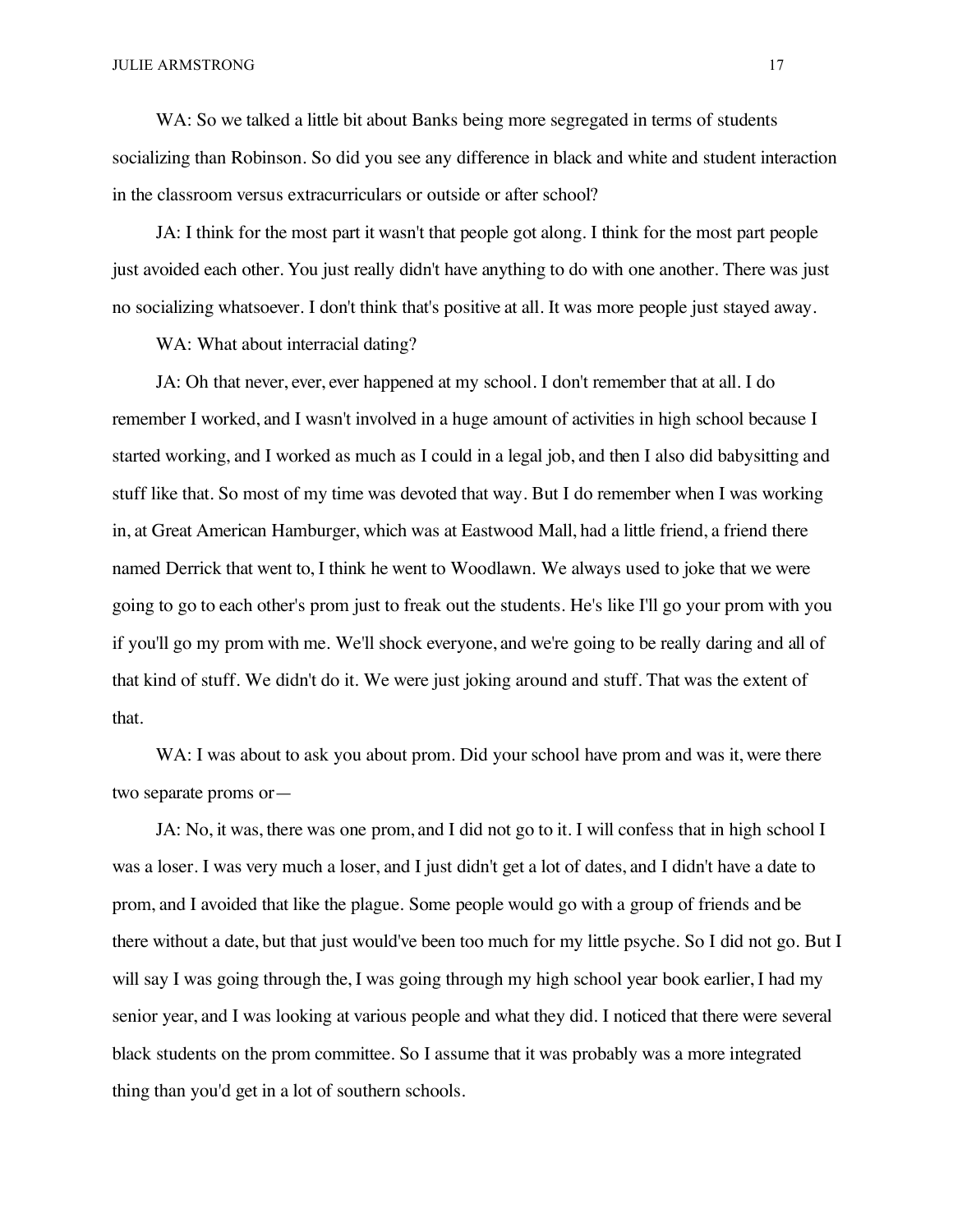WA: Right. So do you think that there is any difference between boys and girls and their experience with the desegregated school? Do you think it affected boys and girls differently?

JA: I don't know. I don't have any kind of sense at all of that. So it would be hard for me to say. Yeah, I just can't say. Don't know.

WA: That's fine. So is there anything that I haven't asked you about your high school experience that you'd like to talk about?

JA: I'm looking over my chronology here and trying to see. One thing that is not necessarily related to Banks but just sort of my experience with that time period, well, two things. One thing is on the one hand my sophomore year my mom moved away from my grandmother's house, and we moved a little further out into the sort of Huffman Center Point area. I was actually zoned to go to Hewitt-Trussville, but I did not want to go there because I perceived that to be too redneck for me. So I had my own little class prejudices there. I didn't want to go so I kept going to Banks. I'm, that was actually the right decision because there was a lot of--. The further one moved out toward that kind of area, it's different now, but in the mid `70s it was pretty redneck. So there were a lot of kids who I knew who went to Hewitt-Trussville who were far more overtly racist than I was or my friends were or the other people that I knew. Racist to a really scary extent like there was this guy Rechio, Billy Rechio or something that. He was older than us. But he was always in the area recruiting people for Klan activities. He was putting fliers around on people's cars and that kind of stuff. So there were more at that other school more kind of traditionally scary racist people than there were at my school. I remember thinking, "Wow, I'm glad I go to Banks because it's so much cooler than this other place." So on the one hand my life at home was being surrounded by people that sort of wigged me out, but my life at school I perceived as being much more sort of integrated at the time.

Another thing that I think and all these things I guess sort of heightened my experience or my understanding of race and racism and made me sort of conscious of it, maybe, in a way that a lot of other people might not have, some of my peers might not have been conscious of it, when I went to work at Great American Hamburger, which was very mixed. We had waitresses and bus boys and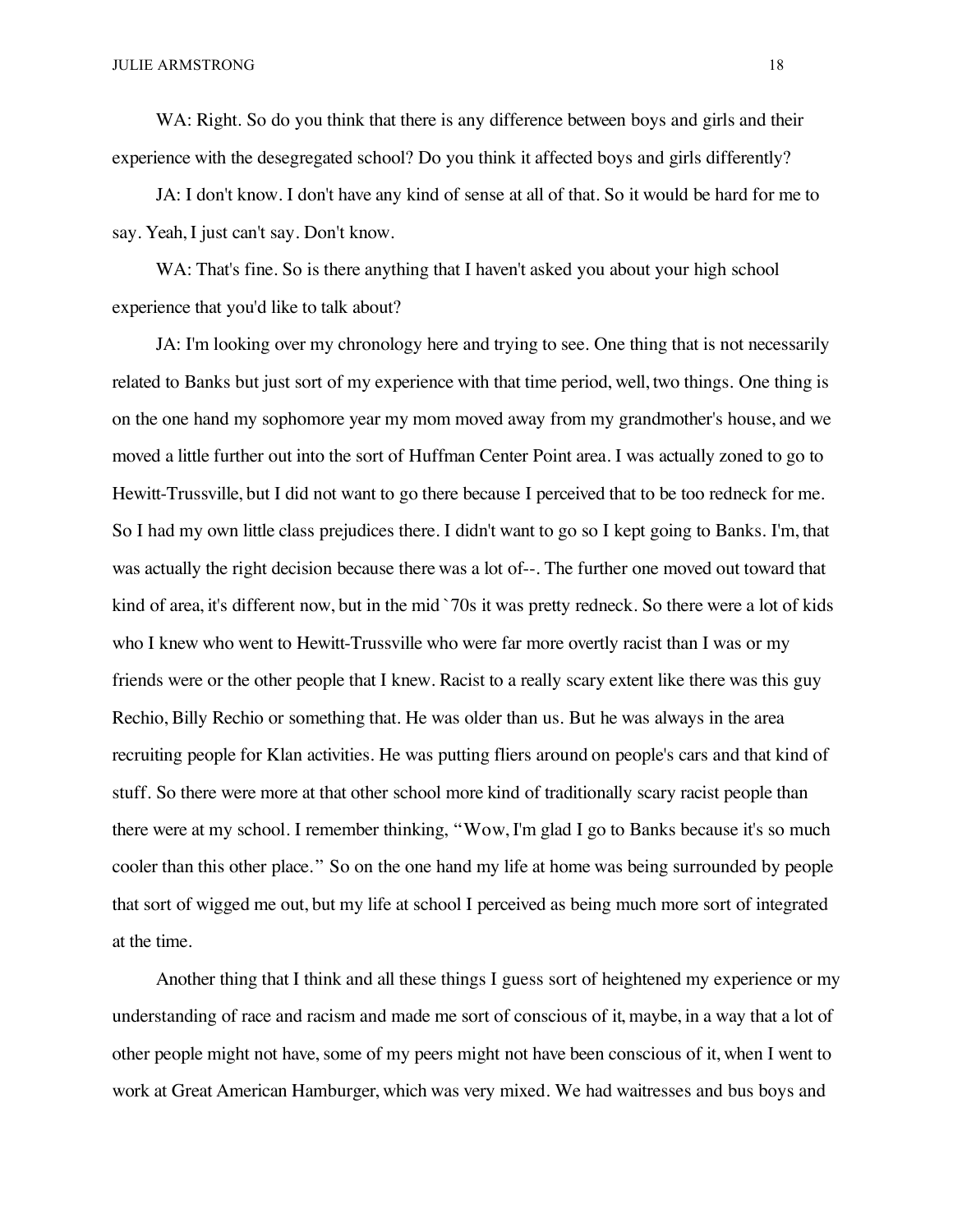JULIE ARMSTRONG 19

cooks, and my bosses were about half black, half white. It was pretty mixed in that way. I started working with a lot of kids from Mountain Brook High School because it's right there in that sort of border land. It's on the eastern side of town where sort of east and south come together. So I had a lot of kids from Mountain Brook there too. I remember these boys asking me one time, "So what's it like to go to school with black people," because I don't think there were any blacks at Mountain Brook. I said, "Well, I don't know. It's just like school. It's not much to say." They asked me some other questions, and I don't remember them exactly. But the one thing that stood out to me is they said, "Well, it can't be any worse than going to school with Jews," and then they started going off on Jews, and I just remember thinking, "How do you even know who's Jewish." In Birmingham everything is so black and white in terms of people's prejudices that it didn't even occur to me that people would have prejudices against Jewish people. It's just like, and I was so ignorant that I didn't even know who was, sort of, Jewish and who wasn't. But then they started going off on Jewish people, and they were using this name sort of stereotypes that people in my end of town would use to characterize blacks. Like they smell and they're violent and they're dirty and they're stupid, throw in some other sort of money grubbing things that didn't apply to blacks. But for the most part the stereotypes they used to characterize the Jewish kids were the same ones that others used to characterize blacks, which I thought was just weird.

WA: Right.

JA: So anyway. Worth mentioning.

WA: Well, why don't we, we've been talking for about an hour. So why don't I—

JA: That went quickly.

WA: It does. So why don't I end up with some of the general questions on school desegregation, and then we'll talk a little bit about your life after high school at the end.

JA: Okay. Okay.

WA: So with our general questions, the first one is when you first entered high school, what did you consider to be the goals of school desegregation?

JA: I think that, and it's hard for me to remember this without filtering it through the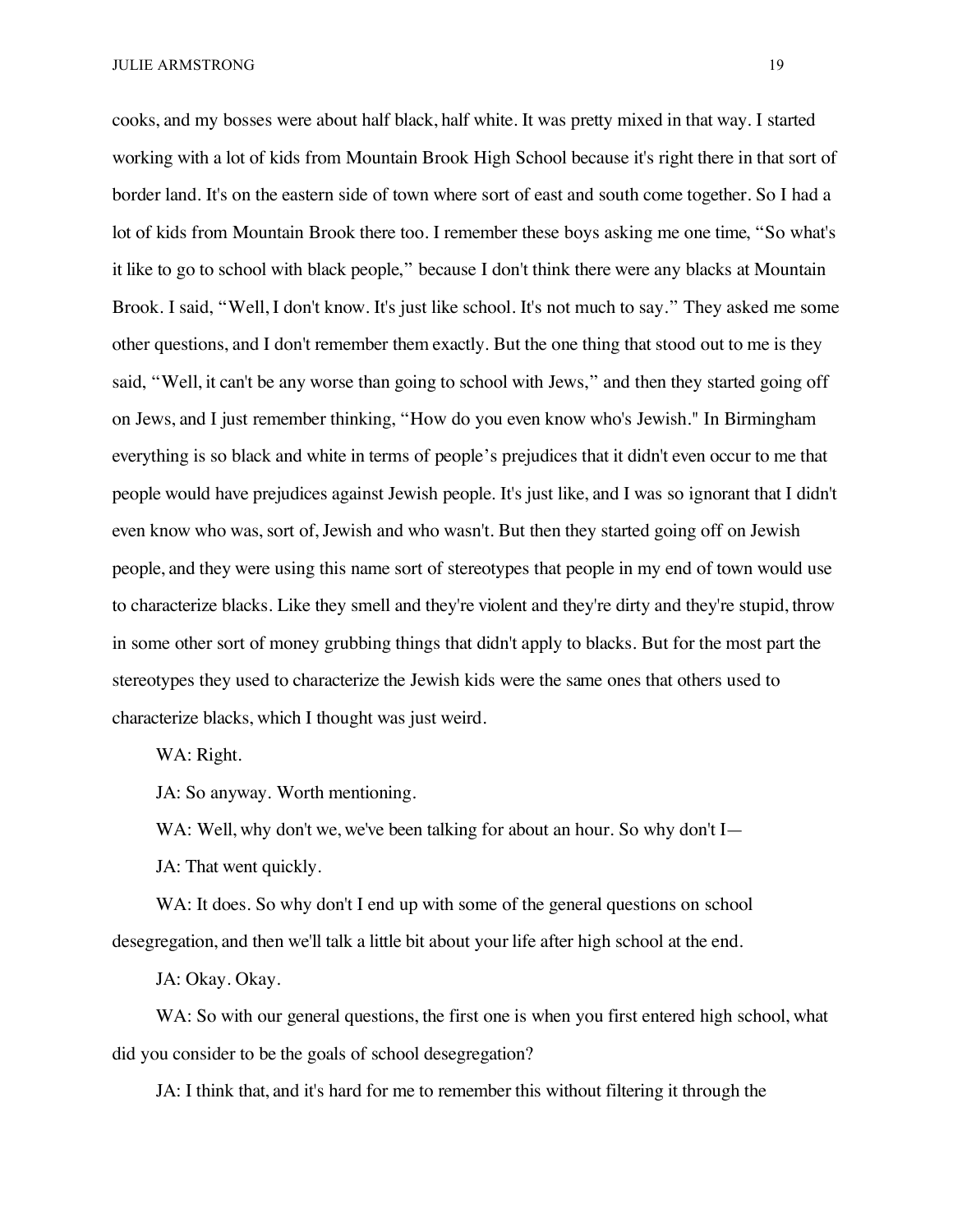experiences that I've had later, but I do seem to recall knowing that the kids who had gone to the black schools in Birmingham were getting an inferior product – that the black schools weren't as nice. They didn't have the same academically challenging courses. The schools themselves were in states of disrepair and generally much poorer than the white schools in my area. So I was pretty aware that the kids, there was a separation, that white kids tended to go to better schools, schools that were better in all kinds of aspects. The black kids had been sort of forced to go to schools that were inferior in all kinds of aspects. So forcing people to come together I perceived it as being a very good thing. That bringing blacks into the white schools would give them opportunities that they wouldn't have normally had if they were sort of confined to some of the other schools in more inner city Birmingham.

WA: What about today, what would you consider to be the goals of school desegregation?

JA: Well, I think it's still related to that because schools in Alabama, definitely there are class aspects to it and there are race aspects to it, but the more affluent white kids tended to get a much better product than poorer kids and black kids. That was a way that I think the goals of desegregation were an attempt to kind of rectify that, to put everyone on an equal more equal footing. I don't necessarily think that goal has been reached yet, but I think that was the intent of it.

I don't know if this was the intent, but I think it was definitely a byproduct of that desegregation is that it brought people together. I know that is true in my case. If I had gone, if I had not gone to an integrated school, I don't think I would be where I am today. I wouldn't have the attitudes I have today. The people that I know who grew up in Birmingham itself, maybe not necessarily true of the suburbs and stuff, but the people I know who are my age who grew ! up in Birmingham and went to segregated schools or all white schools grew up much less tolerant and much less accepting and much less P.C., I guess is the word. Still there was, still, I don't know, I think it's hard to hold on to a lot of your racist attitudes if you go to a school where you're interacting with people who of a different race than you all the time. So I don't know if that was a goal, but it certainly was a byproduct of that.

WA: So let's go back to the goals, do you think that school desegregation has fulfilled its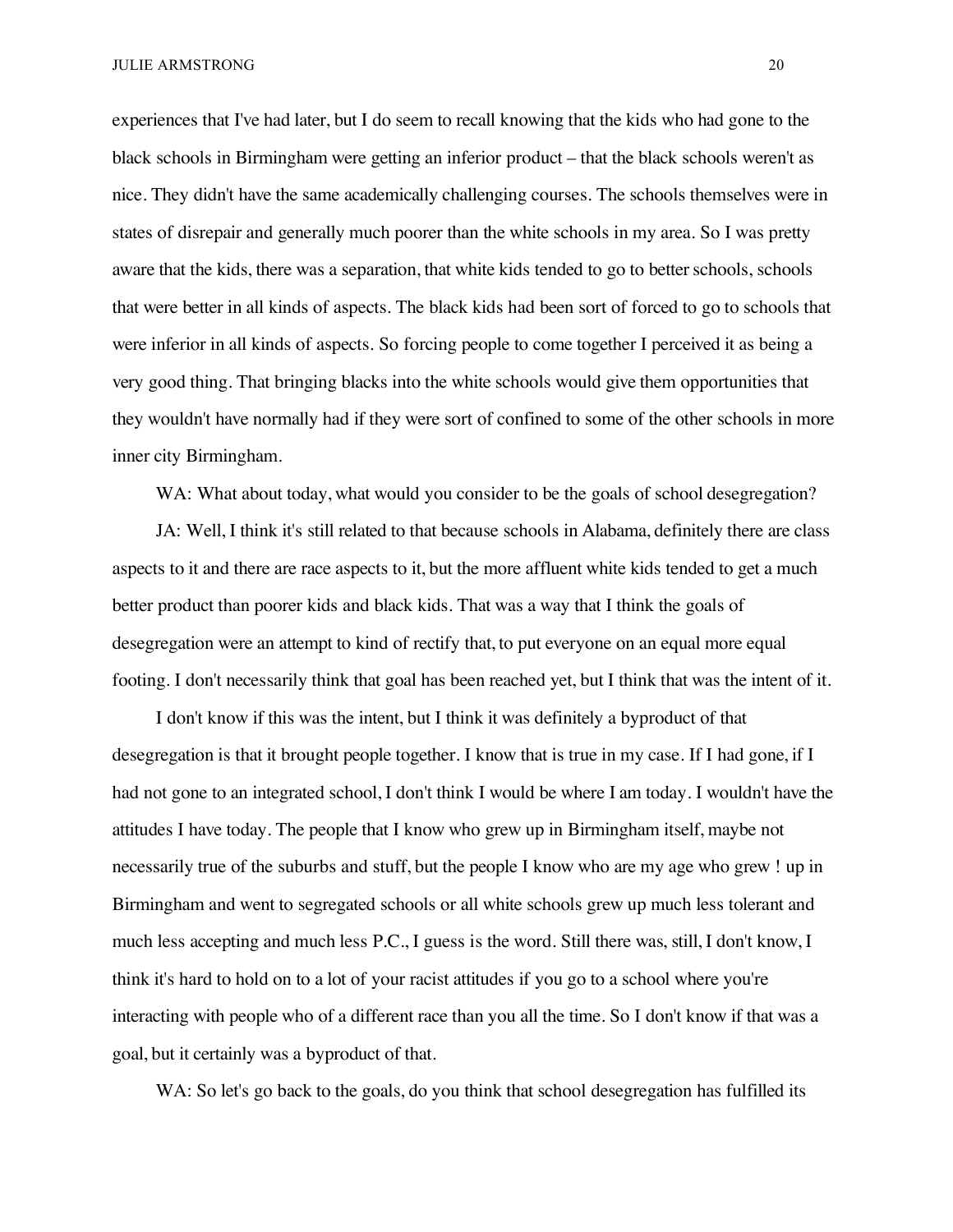goals?

JA: Well, no because what happened, and it's pretty clear in Birmingham that for me that when in not just schools but in other areas as well, when white people were sort of forced to! accept integration or desegregation that a lot of them just moved out. So schools were integrated within the city, but then white people moved out to the suburbs or they started sending their kids to these little Christian academies that started popping up all over the place. So what you were left with was a Birmingham, a city, that's mostly black surrounded by this suburbs that are mostly white. So I see that happening with, say, like public transportation too. Once the buses were integrated, people stopped riding the buses, and so the racism was so strong that even that kind of legislation that helped it and I think it changed things for the better, but I don't think it fixed things entirely. It's better. It's just not what it should be yet. There's still a huge amount of racism there. Even though it's not really socially acceptable anymore, it's still there.

WA: So what would you, what do you see as the benefits and drawbacks of school desegregation for Birmingham as a whole? You talked about this out-migration of white people to the suburbs.

JA: Well, let's see. The, I think the benefits of that sort of thing is that, for me something that I saw was a real benefit, was when Birmingham elected Richard Arrington as the mayor. Because of, maybe because of the demographic change there were enough critical mass of black people who could elect a black mayor, and I really think--. I think his administration got to be a little more corrupt at the end. But in the beginning was definitely doing a really wonderful job of pulling Birmingham into the twentieth century race relations wise. I thought that was just a really good thing, and I think in a not a maybe a direct way but a sort of direct way that was part of it. I think with desegregation it really, like I said, did force people to mix in ways that in Birmingham in 1950s and `40s, so forth, people did not mix before. That only happened, that could have a kind of positive outcome in that it made people get to know each other in a real way so they were no longer strangers. I don't really think you can hold as many prejudices as you had before if you're actually interacting with people who are different from you. That to me is another real benefit. Drawbacks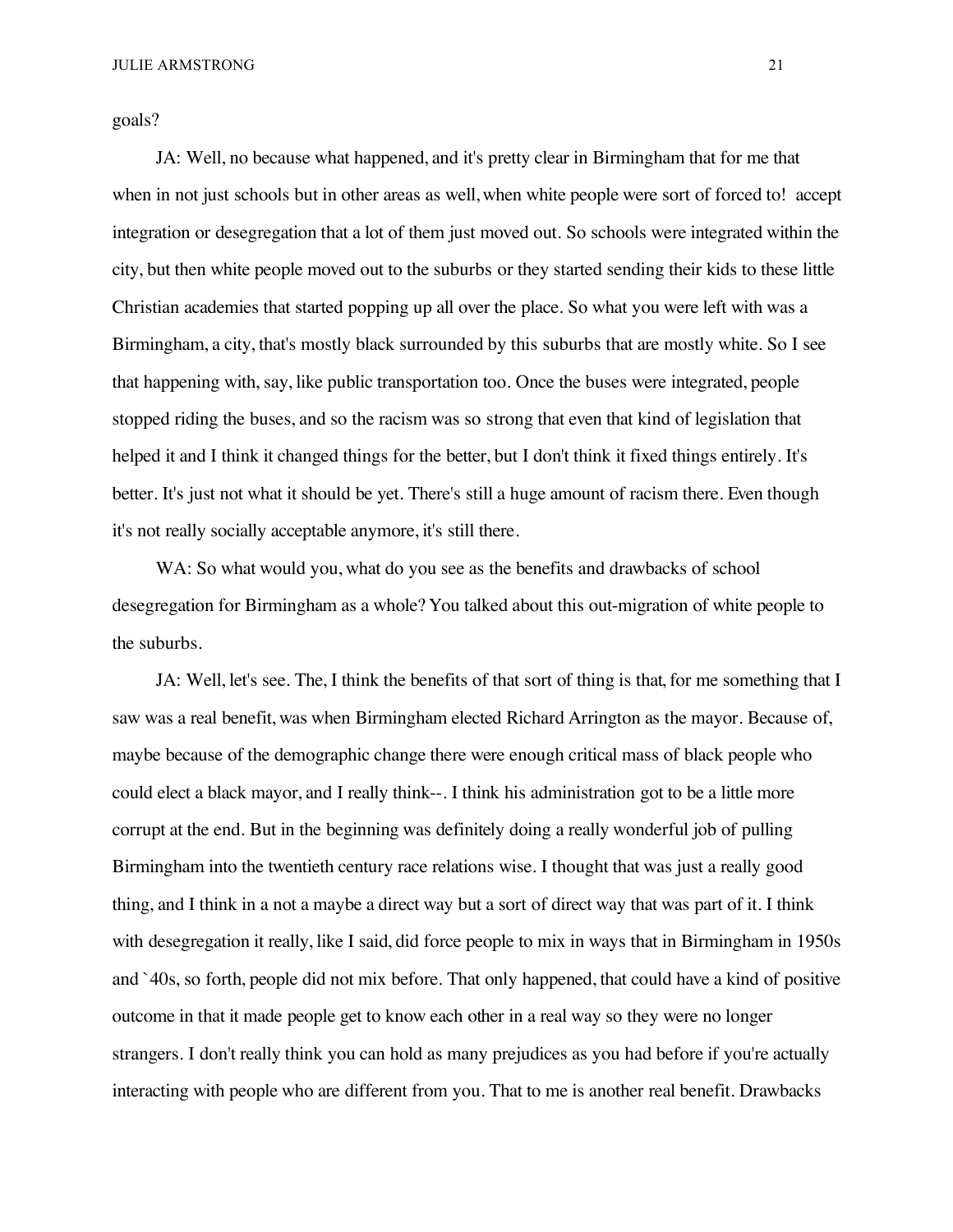are that it didn't go as far as it could go.

WA: How do you think desegregation could have been handled differently in the schools?

JA: Well, let's see. That might take more of a legal mind than I have. What happened really, maybe instead of it being, I think that I have to say this: I think that school desegregation itself is not necessarily a problem or a solution. I think that it is actually a byproduct of larger issues. To me the issue is the sort of neighborhood segregation that goes on. I mean, so you can say we're going to desegregate Birmingham schools, but then all the white people move away and then what do you do? You're left with the same problem. It's really an aspect of where people live and the kinds of attitudes that people still have. I mean, for a brief time in the `70s people were kind of forced to go to school with each other, but then it didn't, because of the ways that the demographics changed, it didn't, you could only keep that enforced for so long. So it's really a product of other issues I think. I mean it's, it had to happen, but I don't think it was enough to sort of fully change people's attitudes and stuff. It's more, it's like trying to cure a symptom and not trying to cure the disease, if that makes sense.

WA: So do you consider school desegregation to be an ongoing issue in Birmingham?

JA: I haven't lived there in twenty years at this point.

#### WA: Right.

JA: So I can't really say. But I know that it's still an issue in Saint Petersburg, Florida, where I live now, and they're still trying to wrestle with, we have this school choice program that is sort of the way around that, and the solution is messed up. The problem is still there, but the solution is almost as messed up as the problem. I can't really speak for Birmingham on that. But I know it's an issue across the South as a whole.

WA: So have you kept in touch with any of your fellow students from Banks? Do you go to reunions or anything like that?

JA: No. I don't. I really for other reasons that were more personal and not really related to school, but high school was just not such a great experience for me, and I did go to my ten-year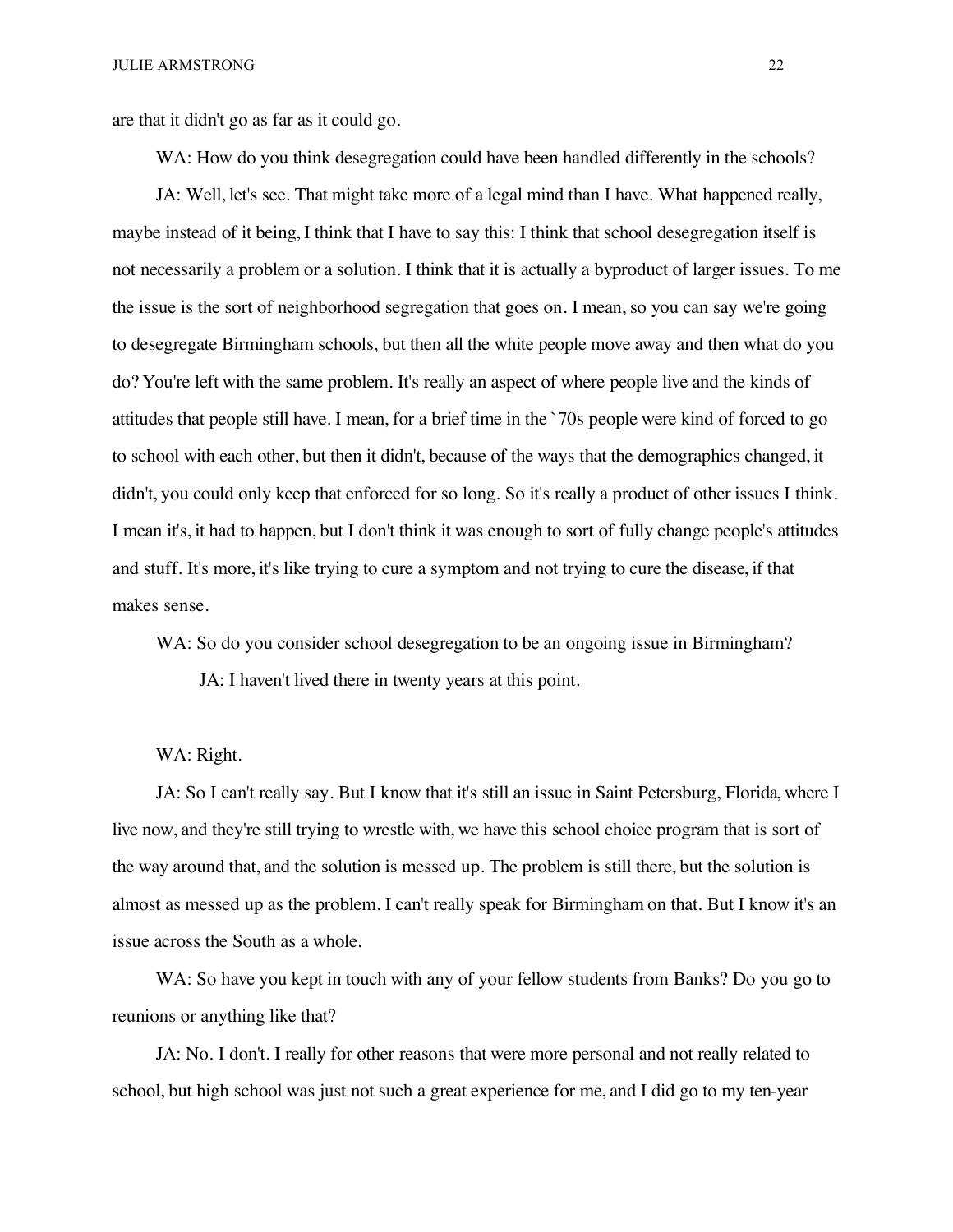JULIE ARMSTRONG 23

reunion and actually enjoyed it quite a bit. But I did not go to my twenty year reunion. I have not, my best friend now is the person who was my best friend in high school. We are still friends, but aside from her I am not in touch with any single person period I went to high school with. Probably at this point we've aged enough that if I saw them on the street, I might not recognize them anymore. I mean maybe a few people but not really. So no. I'm not in touch with any of them.

I did notice one thing though that I thought was kind of odd. When we had our twenty-year reunion, which was just a couple of years ago. Well, oh wow, six years ago at this point. When we had our twenty-year reunion, they sent out the list of people they couldn't find. The people that put together the reunion tends to be the more popular white kids from school. Those people who were on that reunion committee would send out a list of we haven't been in contact with the following people. If you know them, please let us know how to find them and that sort of thing. The list itself was overwhelmingly black, and it was all black people and all sort of poorer people, poorer white people, and there was a real race and class thing happening on that list. I called that to their attention. They probably thought I was a real witch, but I couldn't help it. I just thought that was sort of an odd thing that even though we all went to school together, and now we're all sort of middle aged, but those same kind of everybody's life was still sort of insulated, segregated in ways that it probably was back then too. Not much has really changed.

WA: So did your experience in these two desegregated schools have an impact on your later life and your choice of careers?

JA: Maybe not in terms of my choice of careers. I think I was probably born to teach English because I read so much. I was kind of geared into that from a long time, but I do think that it affected my the kind of specialty that I went into in dealing with civil rights and also teaching African American literature and southern literature and that sort of thing. Because I think on the one hand if you grow up in a place like Birmingham, which you may know, it makes you a little obsessive about race. Especially as a southerner if you go, I went to New York and was constantly having Birmingham come back to me like people asking me questions like, what was it like there and asking me all kinds of weird things. My experience was always coming back to me. But I think